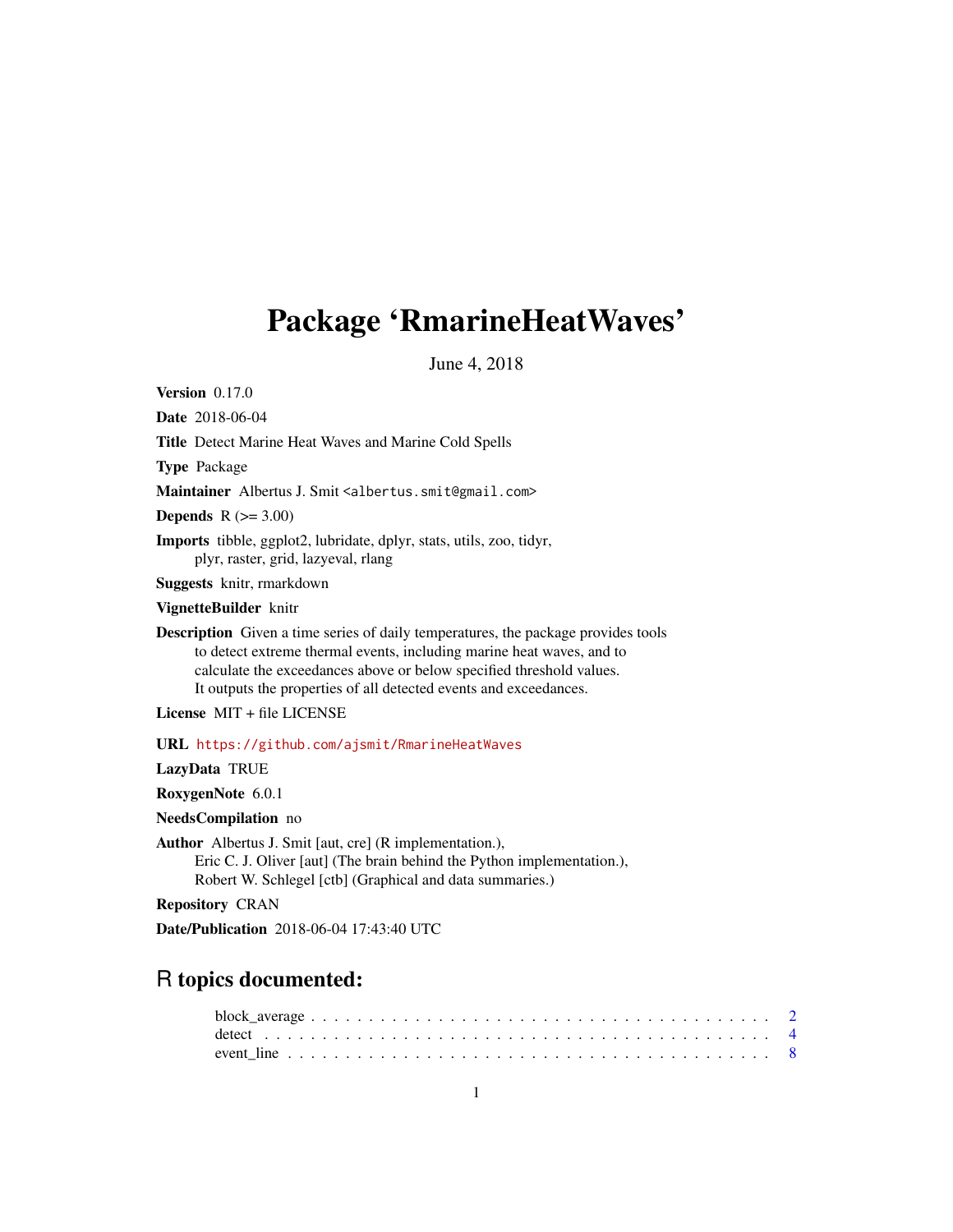<span id="page-1-0"></span>

| Index |  |
|-------|--|
|       |  |
|       |  |
|       |  |
|       |  |
|       |  |
|       |  |
|       |  |
|       |  |
|       |  |

block\_average *Calculate Yearly Means for Event Metrics.*

#### Description

Calculate Yearly Means for Event Metrics.

#### Usage

block\_average(data,  $x = t$ ,  $y = temp$ , report = "full")

#### Arguments

| data         | Accepts the data returned by the detect function.                                                                                                                                                                                                                                      |
|--------------|----------------------------------------------------------------------------------------------------------------------------------------------------------------------------------------------------------------------------------------------------------------------------------------|
| $\mathsf{x}$ | This column is expected to contain a vector of dates as per the specification of<br>make_whole. If a column headed t is present in the dataframe, this argument<br>may be ommitted; otherwise, specify the name of the column with dates here.                                         |
| <sub>V</sub> | This is a column containing the measurement variable. If the column name<br>differs from the default (i.e. temp), specify the name here.                                                                                                                                               |
| report       | Specify either full or partial. Selecting full causes the report to contain<br>NAs for any years in which no events were detected (except for count, which<br>will be zero in those years), while partial reports only the years wherein events<br>were detected. The default is full. |

#### Details

This function needs to be provided with the full output from the detect function. Note that the yearly averages are calculted only for complete years (i.e. years that start/end part-way through the year at the beginning or end of the original time series are removed from the calculations).

This function differs from the python implementation of the function of the same name (i.e., blockAverage, see <https://github.com/ecjoliver/marineHeatWaves>) in that we only provide the ability to calculate the average (or aggregate) event metrics in 'blocks' of one year, while the python version allows arbitrary (integer) block sizes.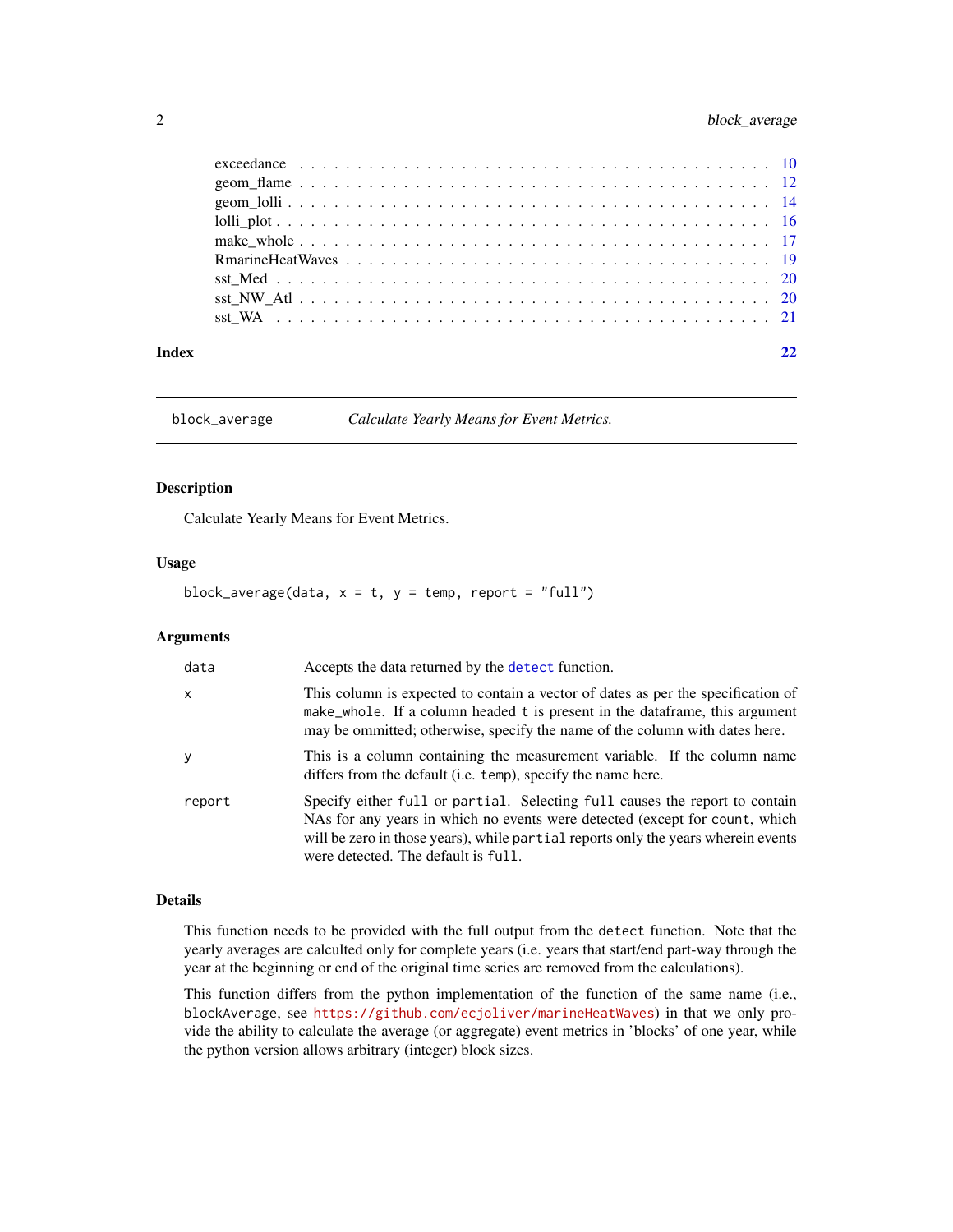block\_average 3

#### Value

The function will return a data frame of the averaged (or aggregate) metrics. It includes the following:

| year         | The year over which the metrics were averaged.                           |
|--------------|--------------------------------------------------------------------------|
| temp_mean    | Seawater temperature for the specified year [deg. C].                    |
| temp_min     | The minimum temperature for the specified year [deg. C].                 |
| temp_max     | The maximum temperature for the specified year [deg. C].                 |
| count        | The number of events per year.                                           |
| duration     | The average duration of events per year [days].                          |
| int_mean     | The average event "mean intensity" in each year [deg. C].                |
| int_max      | The average event "maximum (peak) intensity" in each year [deg. C].      |
| int_var      | The average event "intensity variability" in each year [deg. C].         |
| $int\_cum$   | The average event "cumulative intensity" in each year [deg. C x days].   |
| rate_onset   | Average event onset rate in each year [deg. C / days].                   |
| rate_decline | Average event decline rate in each year [deg. C / days].                 |
| total_days   | Total number of events days in each year [days].                         |
| total_icum   | Total cumulative intensity over all events in each year [deg. C x days]. |

int\_max\_rel\_thresh, int\_mean\_rel\_thresh, int\_var\_rel\_thresh, and int\_cum\_rel\_thresh are as above except relative to the threshold (e.g., 90th percentile) rather than the seasonal climatology.

int\_max\_abs, int\_mean\_abs, int\_var\_abs, and int\_cum\_abs are as above except as absolute magnitudes rather than relative to the seasonal climatology or threshold.

int\_max\_norm and int\_mean\_norm are as above except units are in multiples of threshold exceedances, i.e., a value of 1.5 indicates the event intensity (relative to the climatology) was 1.5 times the value of the threshold (relative to climatology, i.e., threshold - climatology.)

#### Author(s)

Albertus J. Smit, Eric C. J. Oliver

#### References

Hobday, A.J. et al. (2016), A hierarchical approach to defining marine heatwaves, Progress in Oceanography, 141, pp. 227-238, doi: 10.1016/j.pocean.2015.12.014

#### Examples

```
# ts_dat <- make_whole(sst_Med)
# res <- detect(ts_dat, climatology_start = "1983-01-01",
# climatology_end = "2012-12-31")
# out <- block_average(res)
# summary(glm(count ~ year, out, family = "poisson"))
```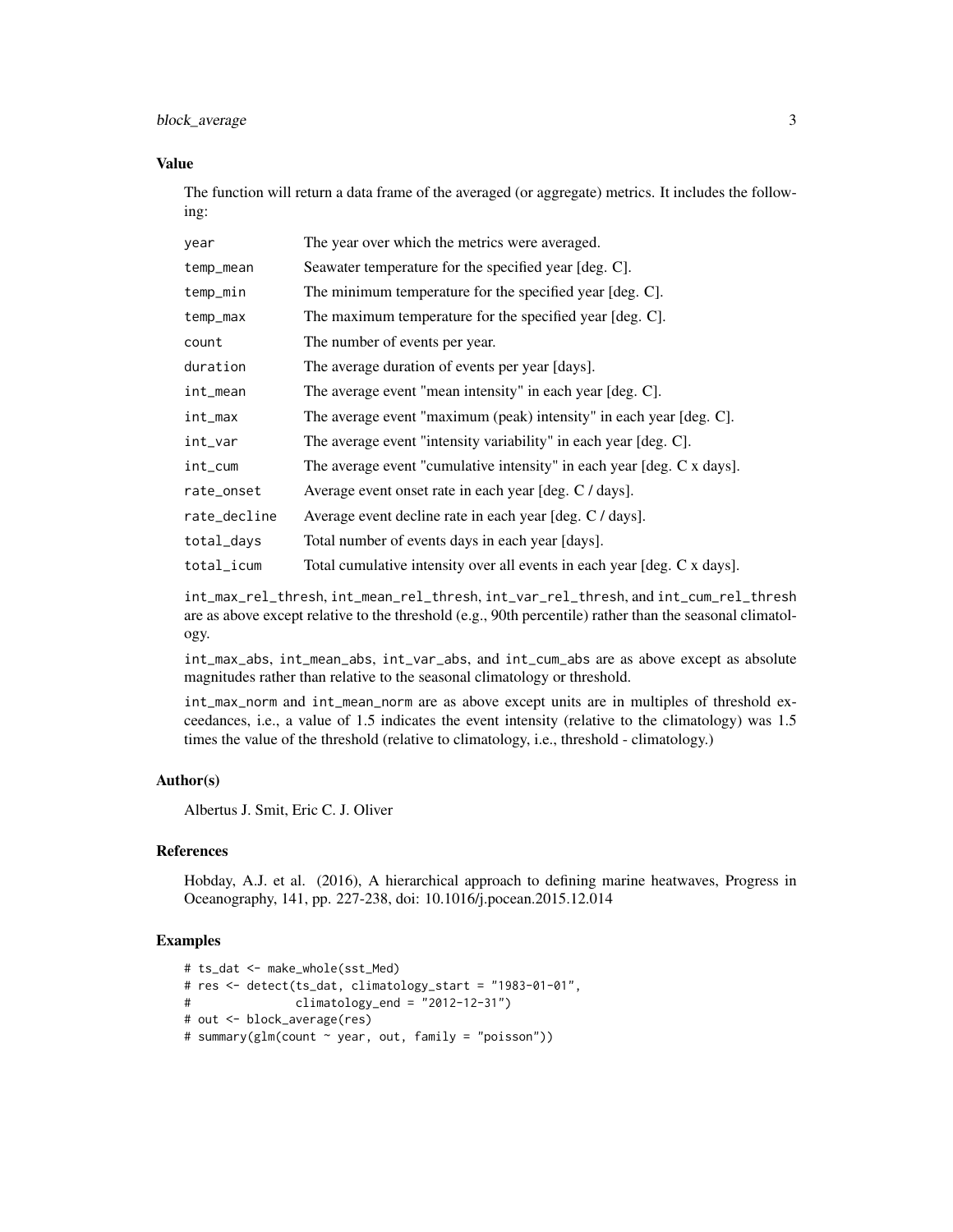**4** detect **detect detect detect detect detect detect** 

```
## Not run:
plot(out$year, out$count, col = "salmon", pch = 16,
    xlab = "Year", ylab = "Number of events")
lines(out$year, out$count)
## End(Not run)
```
<span id="page-3-1"></span>detect *Detect heatwaves and cold-spells.*

#### Description

Applies the Hobday et al. (2016) marine heat wave definition to an input time series of temperature along with a daily date vector.

#### Usage

```
detect(data, doy = doy, x = t, y = temp, climatology-start,climatology_end, pctile = 90, window_half_width = 5,
  smooth_percentile = TRUE, smooth_percentile_width = 31,
 clim_only = FALSE, min_duration = 5, join_across_gaps = TRUE,
 max_gap = 2, max_pad_length = 3, cold_spells = FALSE)
```
#### Arguments

| data              | A data frame with three columns. In the default setting (i.e. ommitting the<br>arguments doy, x and y; see immediately below), the data set is expected to<br>have the headers doy, t and temp. doy is the Julian day running from 1 to 366,<br>but modified so that the day-of-year (doy) vector for non-leap-years runs 159<br>and then 61366. For leap years the 60th day is February 29. The t column is<br>a vector of dates of class Date, while temp is the measured variable (by default<br>it is assumed to be temperature). Data of the appropriate format are created by<br>the function make_whole, but your own data can be supplied if they meet the<br>criteria specified by make_whole. |
|-------------------|---------------------------------------------------------------------------------------------------------------------------------------------------------------------------------------------------------------------------------------------------------------------------------------------------------------------------------------------------------------------------------------------------------------------------------------------------------------------------------------------------------------------------------------------------------------------------------------------------------------------------------------------------------------------------------------------------------|
| doy               | If a column headed doy is not available, another column with Julian dates can<br>be supplied. This argument accepts the name of that column. The default name<br>is, of course, doy.                                                                                                                                                                                                                                                                                                                                                                                                                                                                                                                    |
| X                 | This column is expected to contain a vector of dates as per the specification of<br>make_whole. If a column headed t is present in the dataframe, this argument<br>may be ommitted; otherwise, specify the name of the column with dates here.                                                                                                                                                                                                                                                                                                                                                                                                                                                          |
| y                 | This is a column containing the measurement variable. If the column name<br>differs from the default (i.e. temp), specify the name here.                                                                                                                                                                                                                                                                                                                                                                                                                                                                                                                                                                |
| climatology_start |                                                                                                                                                                                                                                                                                                                                                                                                                                                                                                                                                                                                                                                                                                         |
|                   | Required. The start date for the period across which the (varying by day-of-year)<br>seasonal cycle and extremes threshold are calculated.                                                                                                                                                                                                                                                                                                                                                                                                                                                                                                                                                              |

<span id="page-3-0"></span>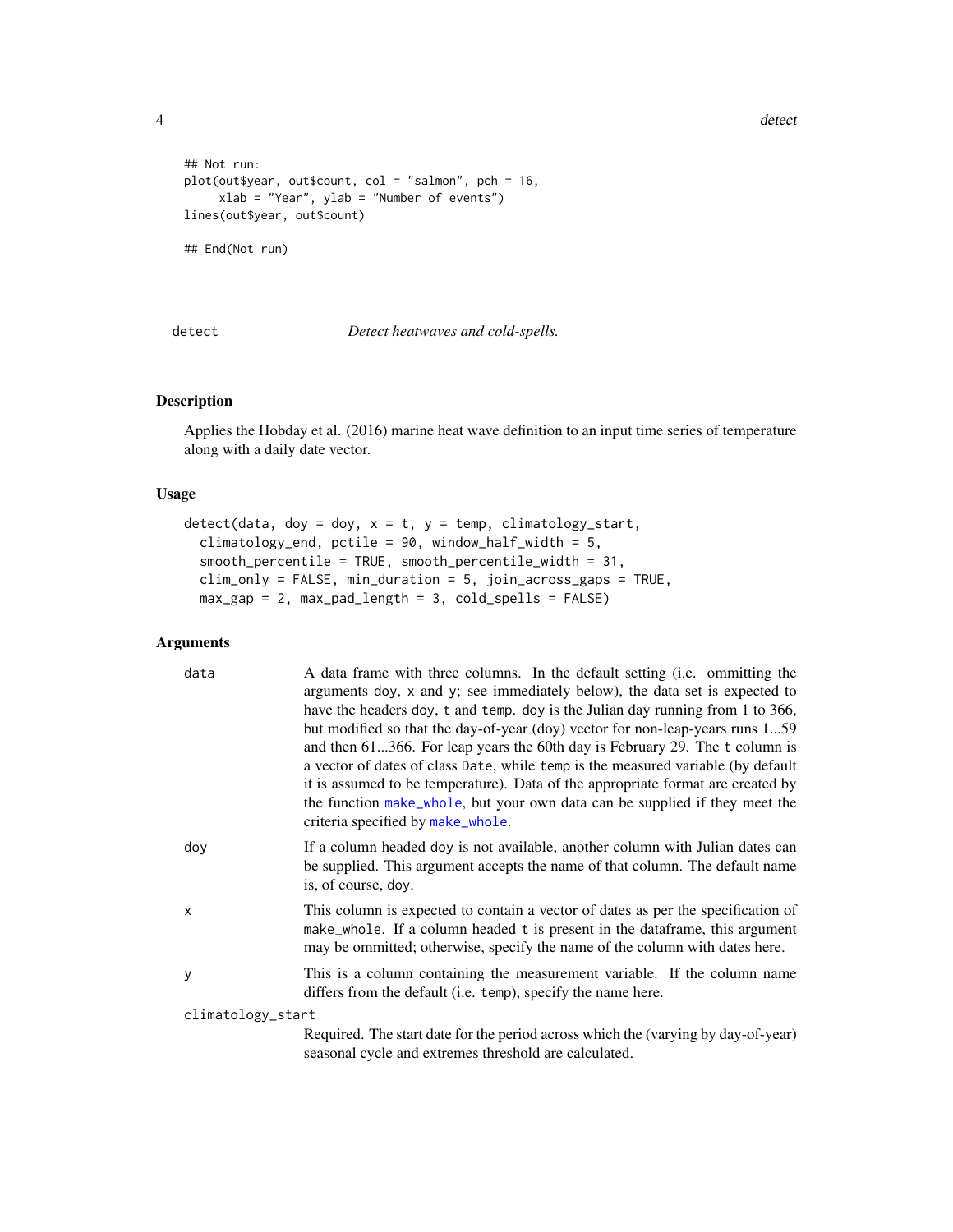#### <span id="page-4-0"></span>detect 5 and 5 and 5 and 5 and 5 and 5 and 5 and 5 and 5 and 5 and 5 and 5 and 5 and 5 and 5 and 5 and 5 and 5 and 5 and 5 and 5 and 5 and 5 and 5 and 5 and 5 and 5 and 5 and 5 and 5 and 5 and 5 and 5 and 5 and 5 and 5 and

| climatology_end         |                                                                                                                                                                                                                                                                                                                                                                                                                                                                                                                                                                                                                                                                                                                                |
|-------------------------|--------------------------------------------------------------------------------------------------------------------------------------------------------------------------------------------------------------------------------------------------------------------------------------------------------------------------------------------------------------------------------------------------------------------------------------------------------------------------------------------------------------------------------------------------------------------------------------------------------------------------------------------------------------------------------------------------------------------------------|
|                         | Required. The end date for the period across which the (varying by day-of-year)<br>seasonal cycle and extremes threshold are calculated.                                                                                                                                                                                                                                                                                                                                                                                                                                                                                                                                                                                       |
| pctile                  | Threshold percentile $(\%)$ for detection of extreme values. Default is 90th per-<br>centile. Please see cold_spells for more information about the calculation of<br>marine cold spells.                                                                                                                                                                                                                                                                                                                                                                                                                                                                                                                                      |
| window_half_width       |                                                                                                                                                                                                                                                                                                                                                                                                                                                                                                                                                                                                                                                                                                                                |
|                         | Width of sliding window about day-of-year (to one side of the center day-of-<br>year) used for the pooling of values and calculation of climatology and threshold<br>percentile. Default is 5 days, which gives a window width of 11 days centered<br>on the 6th day of the series of 11 days.                                                                                                                                                                                                                                                                                                                                                                                                                                 |
| smooth_percentile       |                                                                                                                                                                                                                                                                                                                                                                                                                                                                                                                                                                                                                                                                                                                                |
|                         | Boolean switch selecting whether to smooth the climatology and threshold per-<br>centile timeseries with a moving average of width smooth_percentile. Default<br>is TRUE.                                                                                                                                                                                                                                                                                                                                                                                                                                                                                                                                                      |
| smooth_percentile_width |                                                                                                                                                                                                                                                                                                                                                                                                                                                                                                                                                                                                                                                                                                                                |
|                         | Full width of moving average window for smoothing climatology and threshold.<br>Default is 31 days.                                                                                                                                                                                                                                                                                                                                                                                                                                                                                                                                                                                                                            |
| clim_only               | Choose to calculate only the climatologies and not the events. Default is FALSE.                                                                                                                                                                                                                                                                                                                                                                                                                                                                                                                                                                                                                                               |
| min_duration            | Minimum duration for acceptance of detected MHWs. Default is 5 days.                                                                                                                                                                                                                                                                                                                                                                                                                                                                                                                                                                                                                                                           |
| join_across_gaps        |                                                                                                                                                                                                                                                                                                                                                                                                                                                                                                                                                                                                                                                                                                                                |
|                         | Boolean switch indicating whether to join MHWs which occur before/after a<br>short gap as specified by max_gap. Default is TRUE.                                                                                                                                                                                                                                                                                                                                                                                                                                                                                                                                                                                               |
| max_gap                 | Maximum length of gap allowed for the joining of MHWs. Default is 2 days.                                                                                                                                                                                                                                                                                                                                                                                                                                                                                                                                                                                                                                                      |
| max_pad_length          | Specifies the maximum length of days over which to interpolate (pad) missing<br>data (specified as NA) in the input temperature time series; i.e., any consecutive<br>blocks of NAs with length greater than max_pad_length will be left as NA. Set<br>as an integer. Default is 3 days.                                                                                                                                                                                                                                                                                                                                                                                                                                       |
| cold_spells             | Boolean specifying if the code should detect cold events instead of heat events.<br>Default is FALSE. Please note that the climatological thresholds for cold-spells<br>are calculated the same as for heatwaves, meaning that pctile should be set<br>the same regardless if one is calculating heatwaves or cold-spells. For example,<br>if one wants to calculate heatwaves above the 90th percentile threshold (the<br>default) one sets pctile = $90$ . Likewise, if one would like identify the most<br>intense cold-spells one must also set pctile = 90, even though cold spells<br>are in fact simply the coldest extreme events in a time series, which statistically<br>equate to values below the 10th percentile. |

#### Details

1. This function assumes that the input time series consists of continuous daily values with few missing values. Time ranges which start and end part-way through the calendar year are supported. The accompanying function [make\\_whole](#page-16-1) aids in the preparation of a time series that is suitable for use with detect, although this may also be accomplished 'by hand' as long as the criteria are met as discussed in the documentation to [make\\_whole](#page-16-1).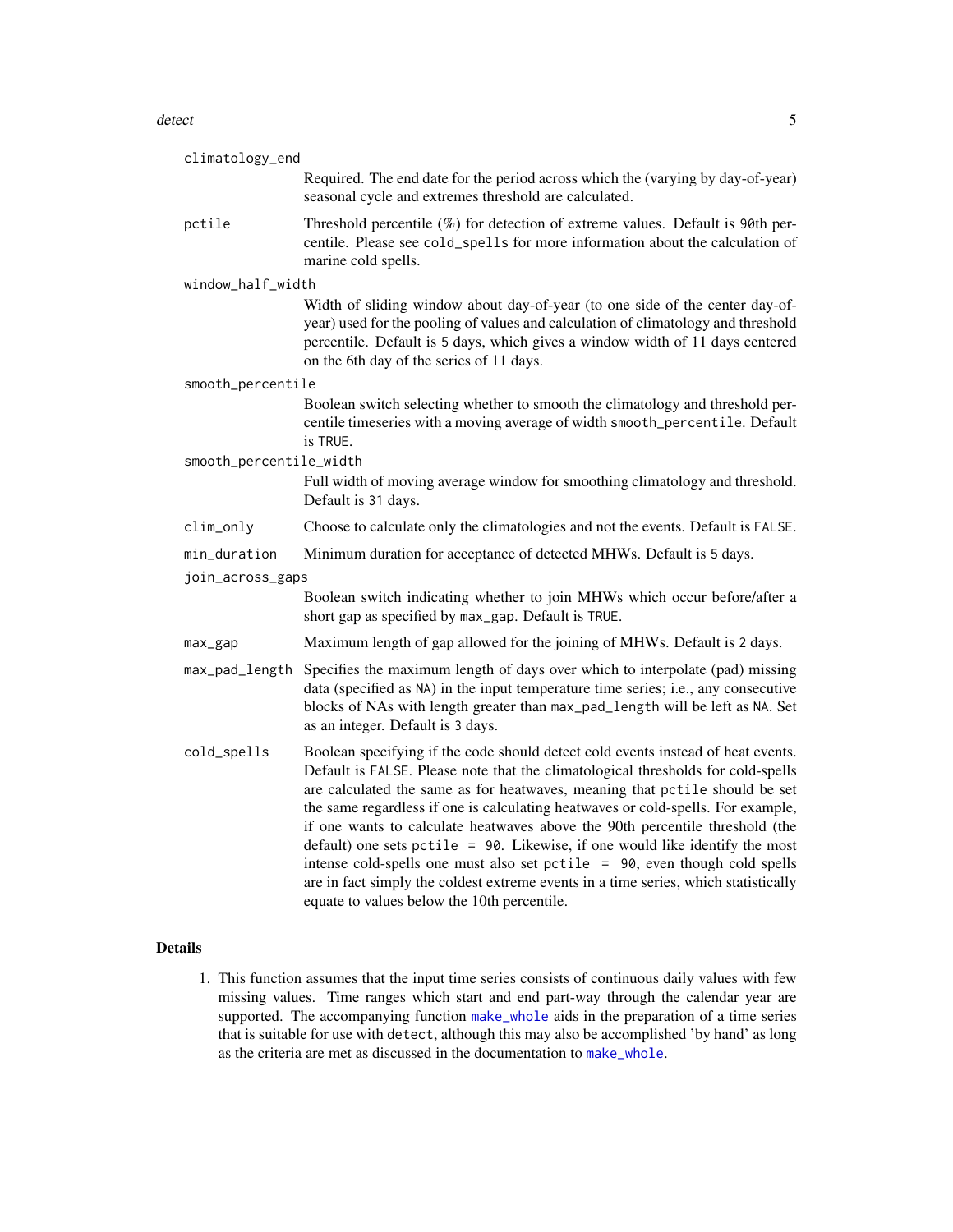- 2. It is recommended that a climatology period of at least 30 years is specified in order to capture decadal thermal periodicities. It is further advised that full the start and end dates for the climatology period result in full years, e.g. "1982-01-01" to "2011-12-31" or "1982-07-01" to "2012-06-30"; if not, this may result in an unequal weighting of data belonging with certain months within a time series.
- 3. This function supports leap years. This is done by ignoring Feb 29s for the initial calculation of the climatology and threshold. The values for Feb 29 are then linearly interpolated from the values for Feb 28 and Mar 1.
- 4. The calculation of onset and decline rates assumes that the events started a half-day before the start day and ended a half-day after the end-day. This is consistent with the duration definition as implemented, which assumes duration  $=$  end day - start day  $+1$ . As of version 0.15.7, an event that is already present at the beginning of a time series, or an event that is still present at the end of a time series, will report the rate of onset or the rate of decline as NA, as it is impossible to know what the temperature half a day before or after the start or end of the event is. This may be a departure from the python marineHeatWaves function.
- 5. For the purposes of event detection, any missing temperature values not interpolated over (through optional max\_pad\_length) will be set equal to the seasonal climatology. This means they will trigger the end/start of any adjacent temperature values which satisfy the event definition criteria.
- 6. If the code is used to detect cold events (coldSpells = TRUE), then it works just as for heat waves except that events are detected as deviations below the (100 - pctile)th percentile (e.g., the 10th instead of 90th) for at least 5 days. Intensities are reported as negative values and represent the temperature anomaly below climatology.
- 7. If only the climatology for the time series is required, and not the events themselves, this may be done by setting clim\_only = TRUE.

The original Python algorithm was written by Eric Oliver, Institute for Marine and Antarctic Studies, University of Tasmania, Feb 2015, and is documented by Hobday et al. (2016). The marine cold spell option was implemented in version 0.13 (21 Nov 2015) of the Python module as a result of our preparation of Schlegel et al. (submitted), wherein the cold events receive a brief overview.

#### Value

The function will return a list of two tibbles (see the tidyverse), clim and event, which are the climatology and events, respectively. The climatology contains the full time series of daily temperatures, as well as the the seasonal climatology, the threshold and various aspects of the events that were detected. The software was designed for detecting extreme thermal events, and the units specified below reflect that intended purpose. However, the various other kinds of extreme events may be detected according to the 'marine heat wave' specifications, and if that is the case, the appropriate units need to be determined by the user.

| dov  | Julian day (day-of-year). For non-leap years it runs 159 and 61366, while<br>leap years run 1366. This column will be named differently if another name<br>was specified to the doy argument. |
|------|-----------------------------------------------------------------------------------------------------------------------------------------------------------------------------------------------|
| t    | The date of the temperature measurement. This column will be named differ-<br>ently if another name was specified to the x argument.                                                          |
| temp | If the software was used for the purpose for which it was designed, seawater<br>temperature $[deg. C]$ on the specified date will be returned. This column will of                            |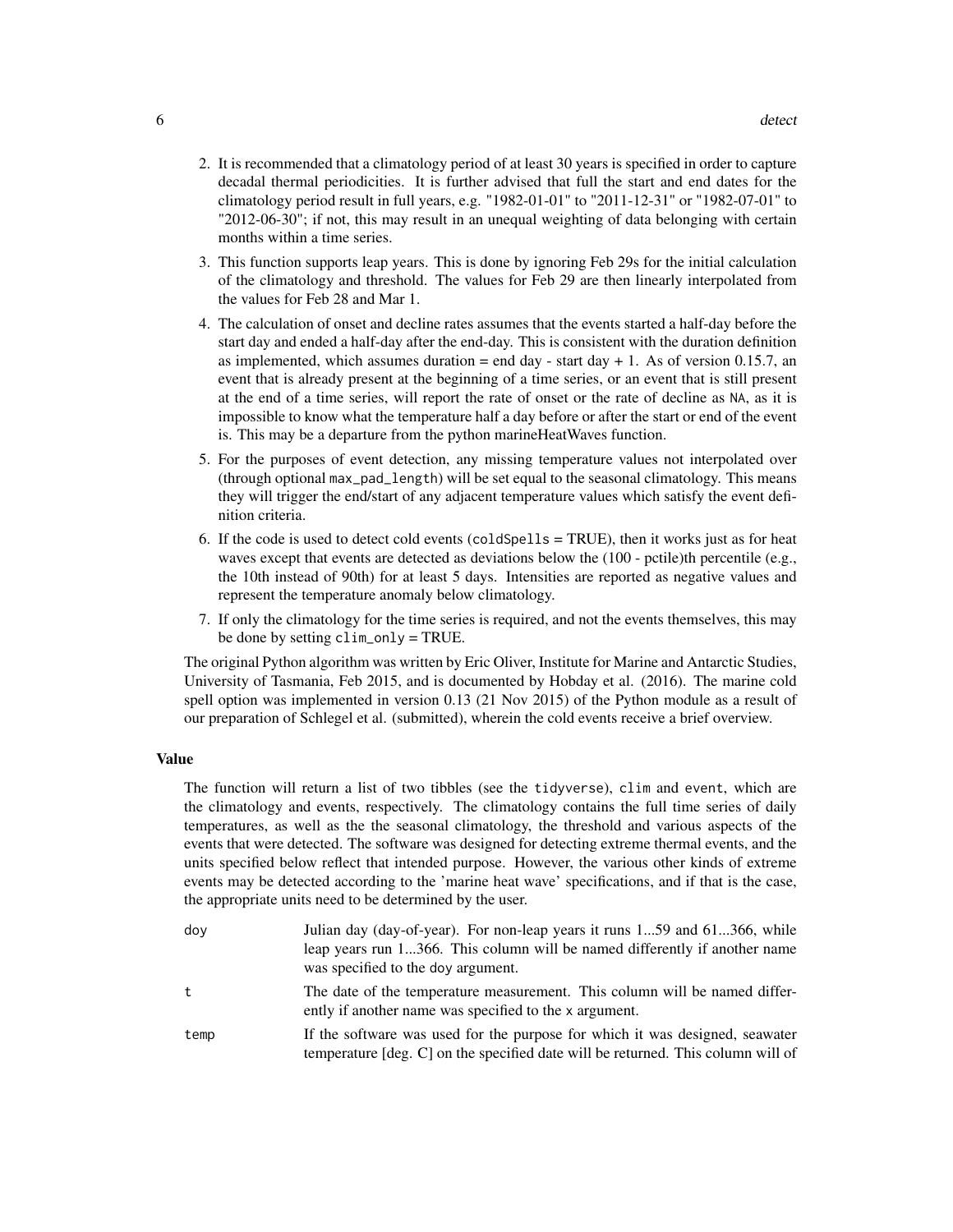|                    | course be named differently if another kind of measurement was specified to the<br>y argument. |
|--------------------|------------------------------------------------------------------------------------------------|
|                    | seas_clim_year Climatological seasonal cycle [deg. C].                                         |
| thresh_clim_year   |                                                                                                |
|                    | Seasonally varying threshold (e.g., 90th percentile) [deg. C].                                 |
| var_clim_year      | Seasonally varying variance (standard deviation) [deg. C].                                     |
| thresh_criterion   |                                                                                                |
|                    | Boolean indicating if temp exceeds thresh_clim_year.                                           |
| duration_criterion |                                                                                                |
|                    | Boolean indicating whether periods of consecutive thresh_criterion are >=<br>min_duration.     |
| event              | Boolean indicating if all criteria that define a MHW or MCS are met.                           |
| event_no           | A sequential number indicating the ID and order of occurence of the MHWs or<br>MCSs.           |
|                    | The events are summarised using a range of event metrics:                                      |
| index_start        | Start index of event.                                                                          |
| index_stop         | Stop index of event.                                                                           |
| event_no           | A sequential number indicating the ID and order of the events.                                 |
| duration           | Duration of event [days].                                                                      |
| date_start         | Start date of event [date].                                                                    |
| date_stop          | Stop date of event [date].                                                                     |
| date_peak          | Date of event peak [date].                                                                     |
| int_mean           | Mean intensity [deg. C].                                                                       |
| int_max            | Maximum (peak) intensity [deg. C].                                                             |
| int_var            | Intensity variability (standard deviation) [deg. C].                                           |
| int_cum            | Cumulative intensity [deg. C x days].                                                          |
| rate_onset         | Onset rate of event [deg. C / day].                                                            |
| rate_decline       | Decline rate of event [deg. C / day].                                                          |
|                    |                                                                                                |

int\_max\_rel\_thresh, int\_mean\_rel\_thresh, int\_var\_rel\_thresh, and int\_cum\_rel\_thresh are as above except relative to the threshold (e.g., 90th percentile) rather than the seasonal climatology.

int\_max\_abs, int\_mean\_abs, int\_var\_abs, and int\_cum\_abs are as above except as absolute magnitudes rather than relative to the seasonal climatology or threshold.

int\_max\_norm and int\_mean\_norm are as above except units are in multiples of threshold exceedances, i.e., a value of 1.5 indicates the event intensity (relative to the climatology) was 1.5 times the value of the threshold (relative to climatology, i.e., threshold - climatology.)

Note that rate\_onset and rate\_decline will return NA when the event begins/ends on the first/last day of the time series. This may be particularly evident when the function is applied to large gridded data sets. Although the other metrics do not contain any errors and provide sensible values, please take this into account in its interpretation.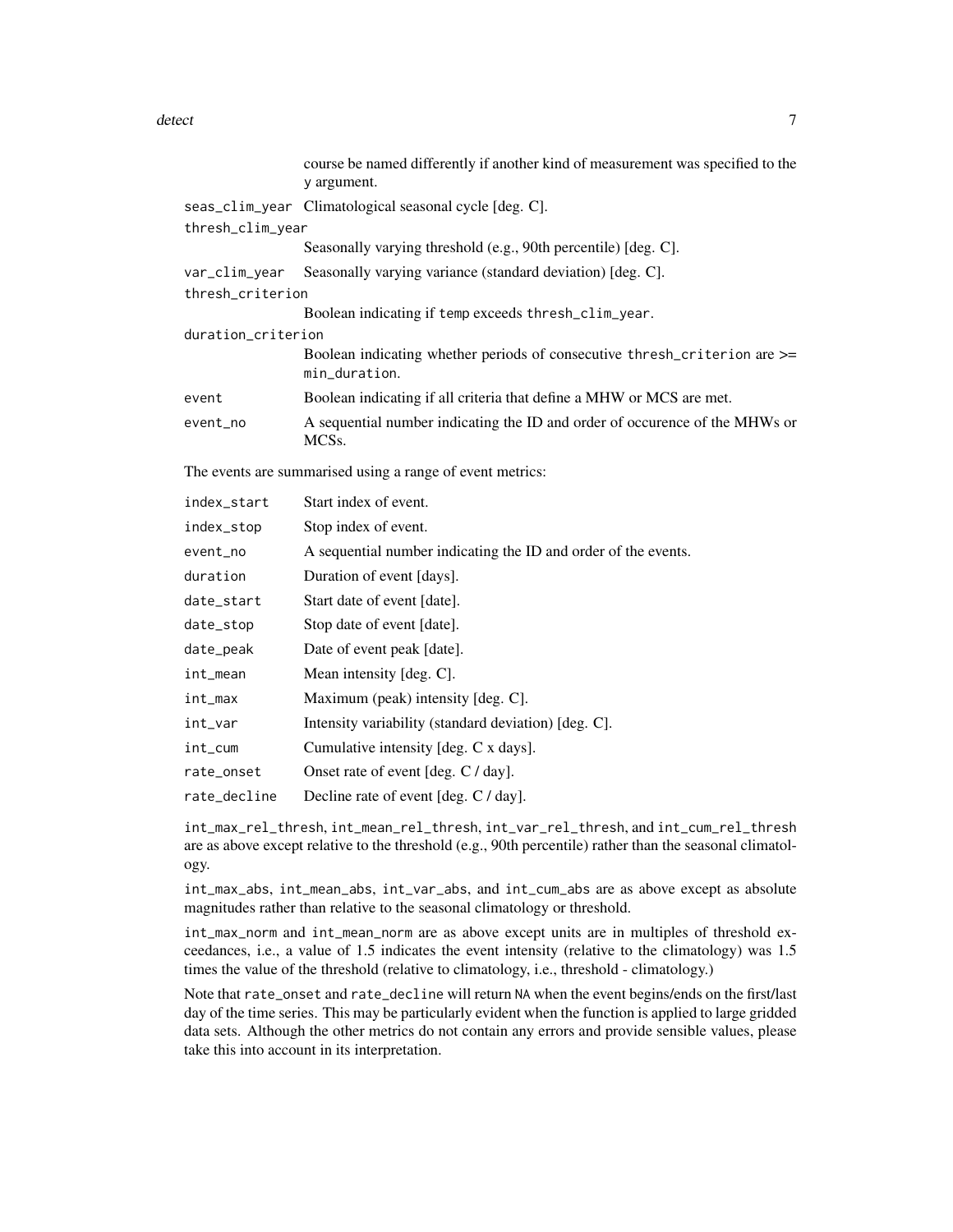#### <span id="page-7-0"></span>Author(s)

Albertus J. Smit, Robert W. Schlegel, Eric C. J. Oliver

#### References

Hobday, A.J. et al. (2016). A hierarchical approach to defining marine heatwaves, Progress in Oceanography, 141, pp. 227-238, doi:10.1016/j.pocean.2015.12.014

Schlegel, R. W., Oliver, C. J., Wernberg, T. W., Smit, A. J. (2017). Coastal and offshore cooccurrences of marine heatwaves and cold-spells. Progress in Oceanography, 151, pp. 189-205, doi:10.1016/j.pocean.2017.01.004

#### Examples

```
ts_dat <- make_whole(sst_WA)
res <- detect(ts_dat, climatology_start = "1983-01-01",
             climatology_end = "2012-12-31")
# show a portion of the climatology:
res$clim[1:10, ]
# show some of the heat waves:
res$event[1:5, 1:10]
```
<span id="page-7-1"></span>event\_line *Create a Line Plot of Marine Heat Waves or Cold Spells.*

#### Description

Creates a graph of warm or cold events as per the second row of Figure 3 in Hobday et al. (2016).

#### Usage

```
event_line(data, x = t, y = temp, min_duration = 5, spread = 150,
 metric = "int_cum", start_date, end_date)
```
#### Arguments

| data         | The function receives the output from the detect function.                                                                                                                                                                                     |
|--------------|------------------------------------------------------------------------------------------------------------------------------------------------------------------------------------------------------------------------------------------------|
| $\mathsf{x}$ | This column is expected to contain a vector of dates as per the specification of<br>make_whole. If a column headed t is present in the dataframe, this argument<br>may be ommitted; otherwise, specify the name of the column with dates here. |
| y            | This is a column containing the measurement variable. If the column name<br>differs from the default (i.e. temp), specify the name here.                                                                                                       |
| min_duration | The minimum duration that an event has to for it to qualify as a marine heat<br>wave or marine cold spell.                                                                                                                                     |
| spread       | The the number of days leading and trailing the largest event (as per metric)<br>detected within the time period specified by start_date and end_date. The<br>default is 150 days.                                                             |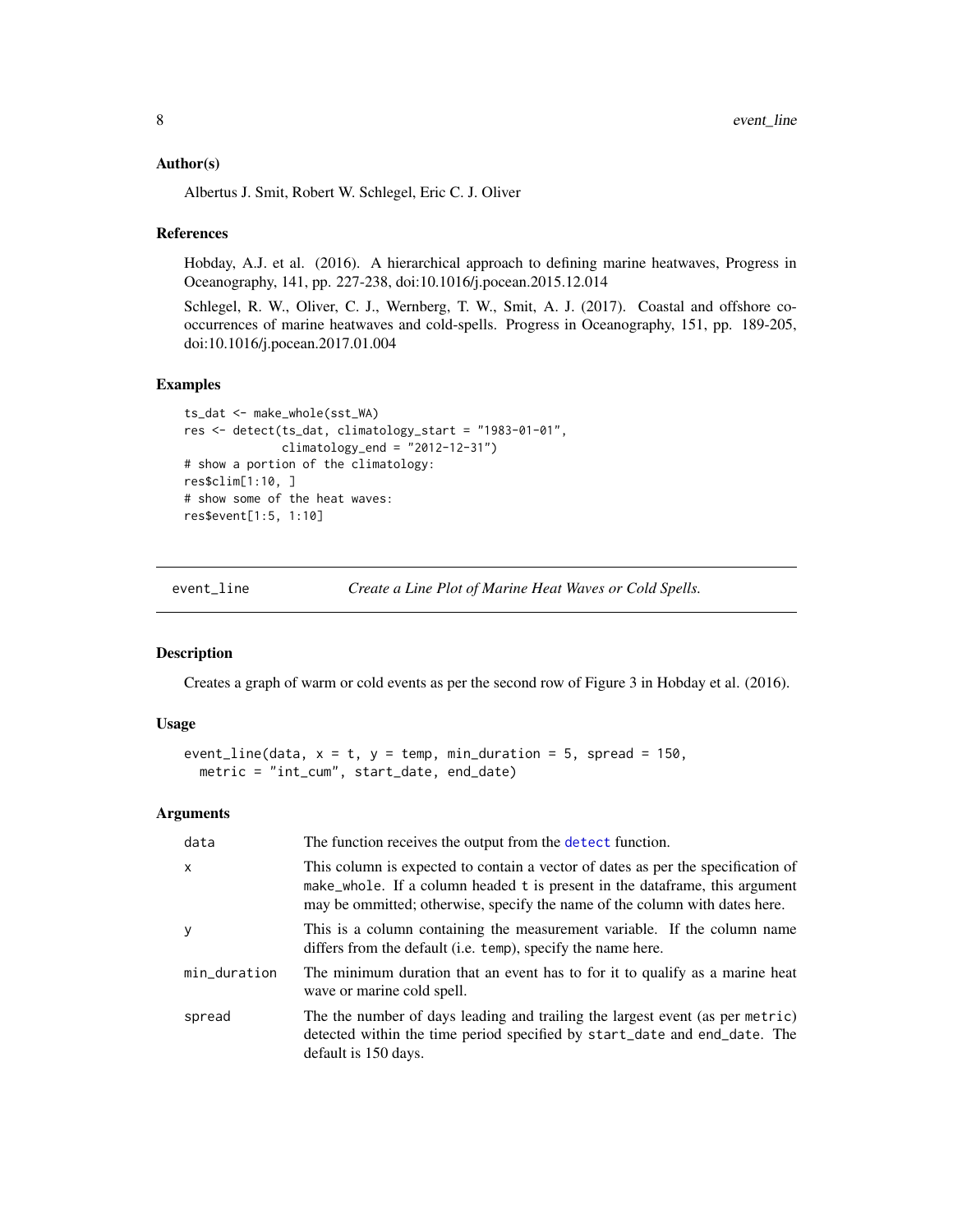#### <span id="page-8-0"></span>event\_line 9

| metric     | One of the following options: int_mean, int_max, int_var, int_cum, int_mean_rel_thresh,<br>int_max_rel_thresh, int_var_rel_thresh, int_cum_rel_thresh, int_mean_abs,<br>int_max_abs, int_var_abs, int_cum_abs, int_mean_norm, int_max_norm,<br>rate_onset, rate_decline. Partial name matching is currently not supported<br>so please specify the metric name precisely. The default is int_cum.                                      |
|------------|----------------------------------------------------------------------------------------------------------------------------------------------------------------------------------------------------------------------------------------------------------------------------------------------------------------------------------------------------------------------------------------------------------------------------------------|
| start_date | The start date of a period of time within which the largest event (as per metric)<br>is retrieved and plotted. This may not necessarily correspond to the biggest event<br>of the specified metric within the entire data set. To plot the biggest event within<br>the whole time series, make sure start_date and end_date straddle this event,<br>or simply specify the start and end dates of the full time series given to detect. |
| end_date   | The end date of a period of time within which the largest event (as per metric)<br>is retrieved and plotted. See start_date for additional information.                                                                                                                                                                                                                                                                                |

#### Value

The function will return a line plot indicating the climatology, threshold and temperature, with the hot or cold events that meet the specifications of Hobday et al. (2016) shaded in as appropriate. The plotting of hot or cold events depends on which option is specified in [detect](#page-3-1). The top event detect during the selected time period will be visible in a brighter colour. This function differs in use from [geom\\_flame](#page-11-1) in that it creates a stand alone figure. The benefit of this being that one must not have any prior knowledge of ggplot2 to create the figure.

#### Author(s)

Robert W. Schlegel

#### References

Hobday, A.J. et al. (2016), A hierarchical approach to defining marine heatwaves, Progress in Oceanography, 141, pp. 227-238, doi: 10.1016/j.pocean.2015.12.014

#### Examples

```
ts_dat <- make_whole(sst_WA)
res <- detect(ts_dat, climatology_start = "1983-01-01",
              climatology_end = "2012-12-31")
## Not run:
event_line(res, spread = 200, metric = "int_cum",
start_date = "2010-10-01", end_date = "2011-08-30")
## End(Not run)
```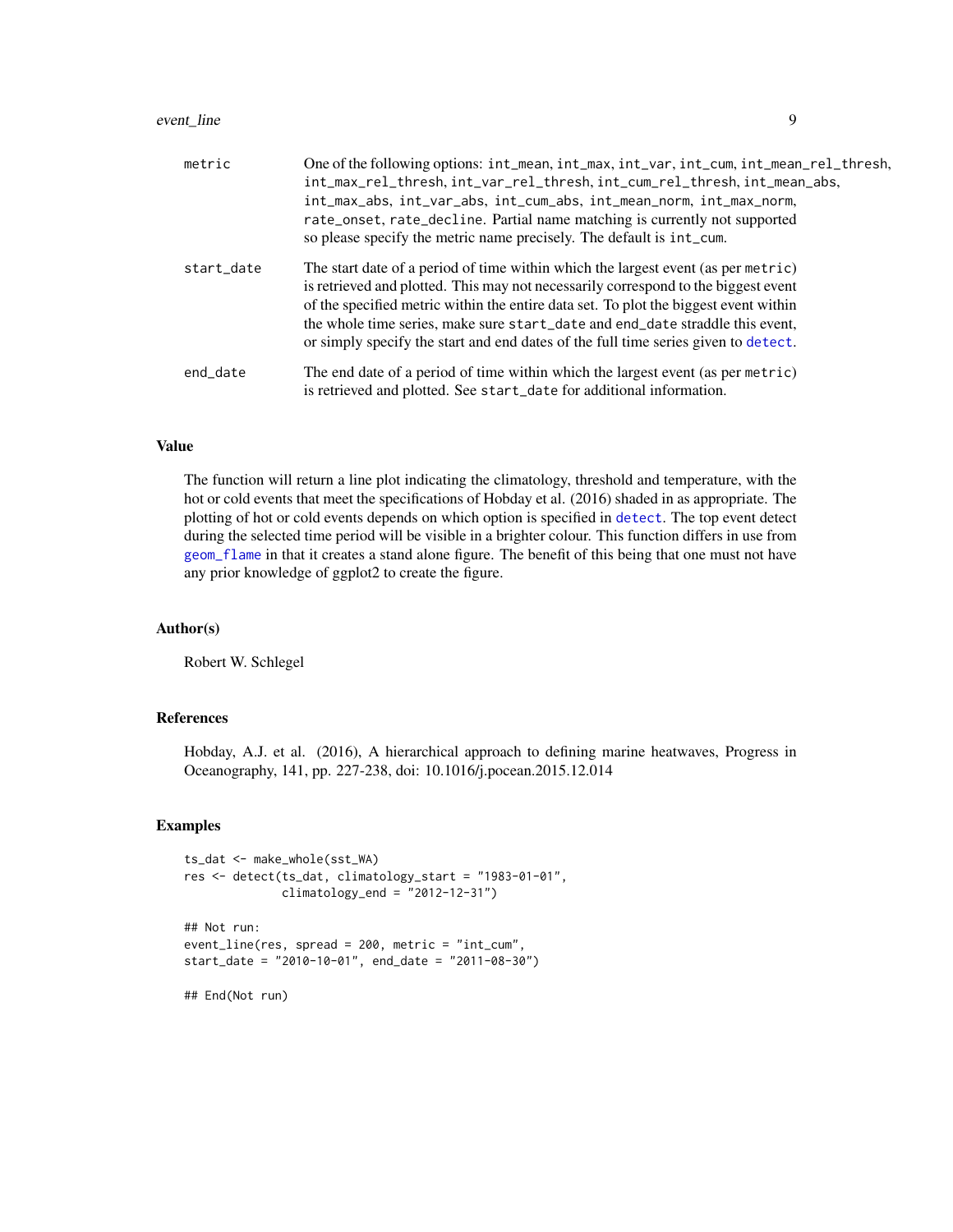<span id="page-9-1"></span><span id="page-9-0"></span>

#### Description

Detect consecutive days in exceedance of a given threshold.

#### Usage

```
exceedance(data, x = t, y = temp, threshold = 20, below = FALSE,
 min_duration = 5, join_across_gaps = TRUE, max_gap = 2,
 max_pad_length = 3)
```
### Arguments

| data             | A data frame with at least the two following columns: a t column which is a<br>vector of dates of class Date, and a temp column, which is the temperature on<br>those given dates. If columns are named differently, their names can be supplied<br>as x and y (see below). The function will not accurately detect consecutive days<br>of temperatures in exceedance of the threshold if missing days of data are<br>not filled in with NA. Data of the appropriate format are created by the function<br>make_whole, but your own data may be used directly if they meet the given<br>criteria. |
|------------------|---------------------------------------------------------------------------------------------------------------------------------------------------------------------------------------------------------------------------------------------------------------------------------------------------------------------------------------------------------------------------------------------------------------------------------------------------------------------------------------------------------------------------------------------------------------------------------------------------|
| x                | This column is expected to contain a vector of dates as per the specification of<br>make_whole. If a column headed t is present in the dataframe, this argument<br>may be ommitted; otherwise, specify the name of the column with dates here.                                                                                                                                                                                                                                                                                                                                                    |
| у                | This is a column containing the measurement variable. If the column name<br>differs from the default (i.e. temp), specify the name here.                                                                                                                                                                                                                                                                                                                                                                                                                                                          |
| threshold        | The static threshold used to determine how many consecutive days are in ex-<br>ceedance of the temperature of interest. Default is 20 degrees.                                                                                                                                                                                                                                                                                                                                                                                                                                                    |
| below            | Default is FALSE. When set to TRUE, consecutive days of temperature below<br>the threshold variable are calculated. When set to FALSE, consecutive days<br>above the threshold variable are calculated.                                                                                                                                                                                                                                                                                                                                                                                           |
| min_duration     | Minimum duration that temperatures must be in exceedance of the threshold<br>variable. Default is 5 days.                                                                                                                                                                                                                                                                                                                                                                                                                                                                                         |
| join_across_gaps |                                                                                                                                                                                                                                                                                                                                                                                                                                                                                                                                                                                                   |
|                  | A TRUE/FALSE statement that indicates whether or not to join consecutive days<br>of temperatures in exceedance of the threshold across a small gap between<br>groups before/after a short gap as specified by max_gap. Default is TRUE.                                                                                                                                                                                                                                                                                                                                                           |
| $max_{1gap$      | The maximum length of the gap across which to connect consecutive days in<br>exceedance of the threshold when join_across_gaps is TRUE.                                                                                                                                                                                                                                                                                                                                                                                                                                                           |
| max_pad_length   | Specifies the maximum length of days over which to interpolate (pad) missing<br>data (specified as NA) in the input temperature time series; i.e., any consecutive<br>blocks of NAs with length greater than max_pad_length will be left as NA. Set<br>as an integer. Default is 3 days.                                                                                                                                                                                                                                                                                                          |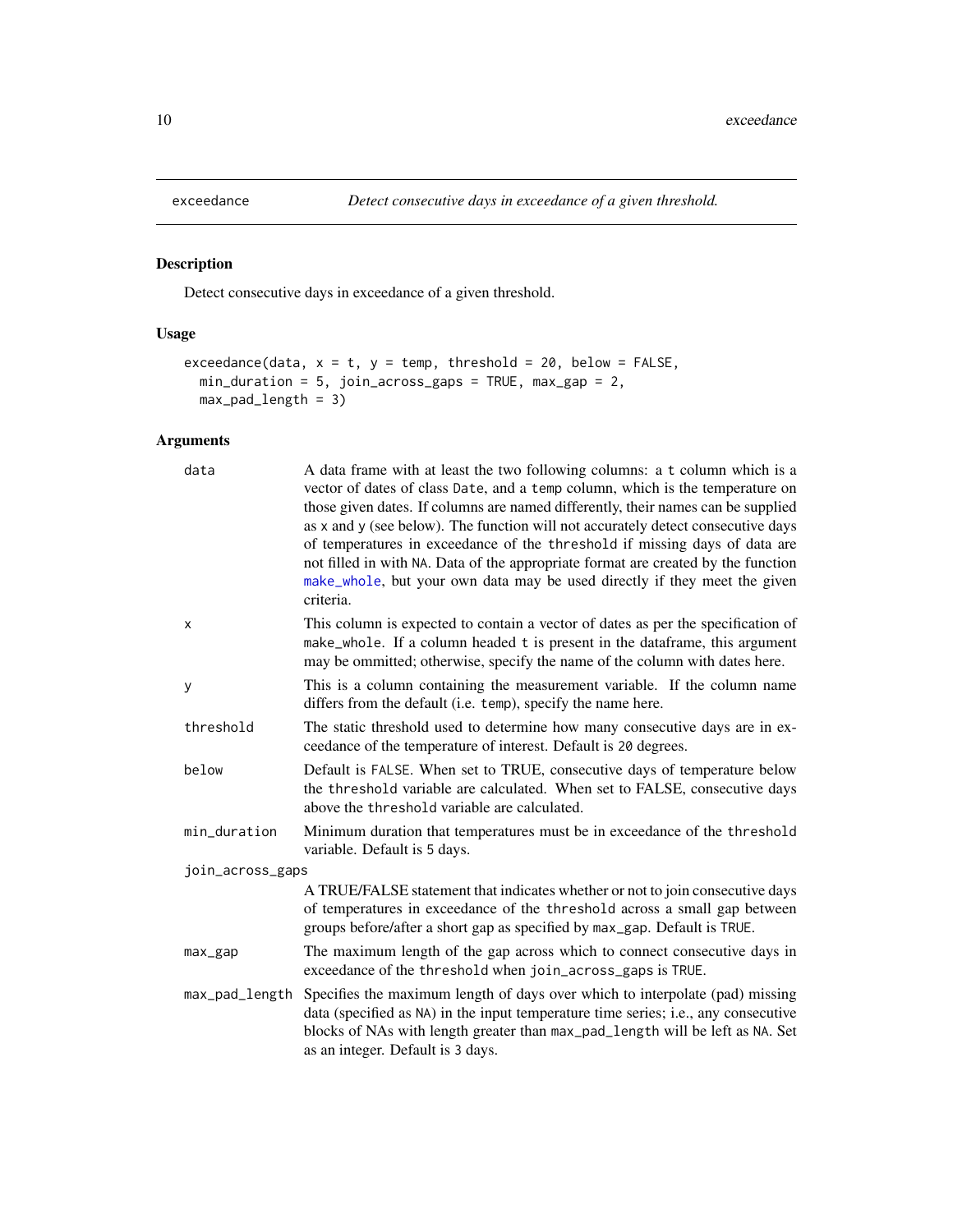#### <span id="page-10-0"></span>exceedance 11

#### Details

- 1. This function assumes that the input time series consists of continuous daily temperatures, with few missing values. The accompanying function [make\\_whole](#page-16-1) aids in the preparation of a time series that is suitable for use with exceedance, although this may also be accomplished 'by hand' as long as the criteria are met as discussed in the documentation to [make\\_whole](#page-16-1).
- 2. Future versions seek to accomodate monthly and annual time series, too.
- 3. The calculation of onset and decline rates assumes that exceedance of the threshold started a half-day before the start day and ended a half-day after the end-day. This is consistent with the duration definition as implemented, which assumes duration  $=$  end day - start day + 1.
- 4. For the purposes of exceedance detection, any missing temperature values not interpolated over (through optional max\_pad\_length) will remain as NA. This means they will trigger the end of an exceedance if the adjacent temperature values are in exceedance of the threshold.
- 5. If the function is used to detect consecutive days of temperature under the given theshold, these temperatures are then taken as being in exceedance below the threshold as there is no antonym in the English language for 'exceedance'.

This function is based largely on the detect function found in this package, which was ported from the Python algorithm that was written by Eric Oliver, Institute for Marine and Antarctic Studies, University of Tasmania, Feb 2015, and is documented by Hobday et al. (2016).

#### Value

The function will return a list of two components. The first being threshold, which shows the daily temperatures and on which specific days the given threshold was exceeded. The second component of the list is exceedance, which shows a medley of statistics for each discrete group of days in exceedance of the given threshold. Note that any additional columns left in the data frame given to this function will be output in the threshold component of the output. For example, if one uses [make\\_whole](#page-16-1) to prepare a time series for analysis and leaves in the doy column, this column will appear in the output.

The information shown in the threshold component is:

| t                                                                      | The date of the temperature measurement. This variable may named differently<br>if an alternative name is supplied to the function's x argument.    |  |
|------------------------------------------------------------------------|-----------------------------------------------------------------------------------------------------------------------------------------------------|--|
| temp                                                                   | Temperature on the specified date [deg. C]. This variable may named differently<br>if an alternative name is supplied to the function's y argument. |  |
| thresh                                                                 | The static threshold chosen by the user [deg. C].                                                                                                   |  |
| thresh_criterion                                                       |                                                                                                                                                     |  |
|                                                                        | Boolean indicating if temp exceeds threshold.                                                                                                       |  |
| duration_criterion                                                     |                                                                                                                                                     |  |
|                                                                        | Boolean indicating whether periods of consecutive thresh_criterion are >=<br>min_duration.                                                          |  |
| exceedance                                                             | Boolean indicting if all criteria that define a discrete group in exceedance of the<br>threshold are met.                                           |  |
| exceedance_no                                                          | A sequential number indicating the ID and order of occurence of exceedances.                                                                        |  |
| The individual exceedances are summarised using the following metrics: |                                                                                                                                                     |  |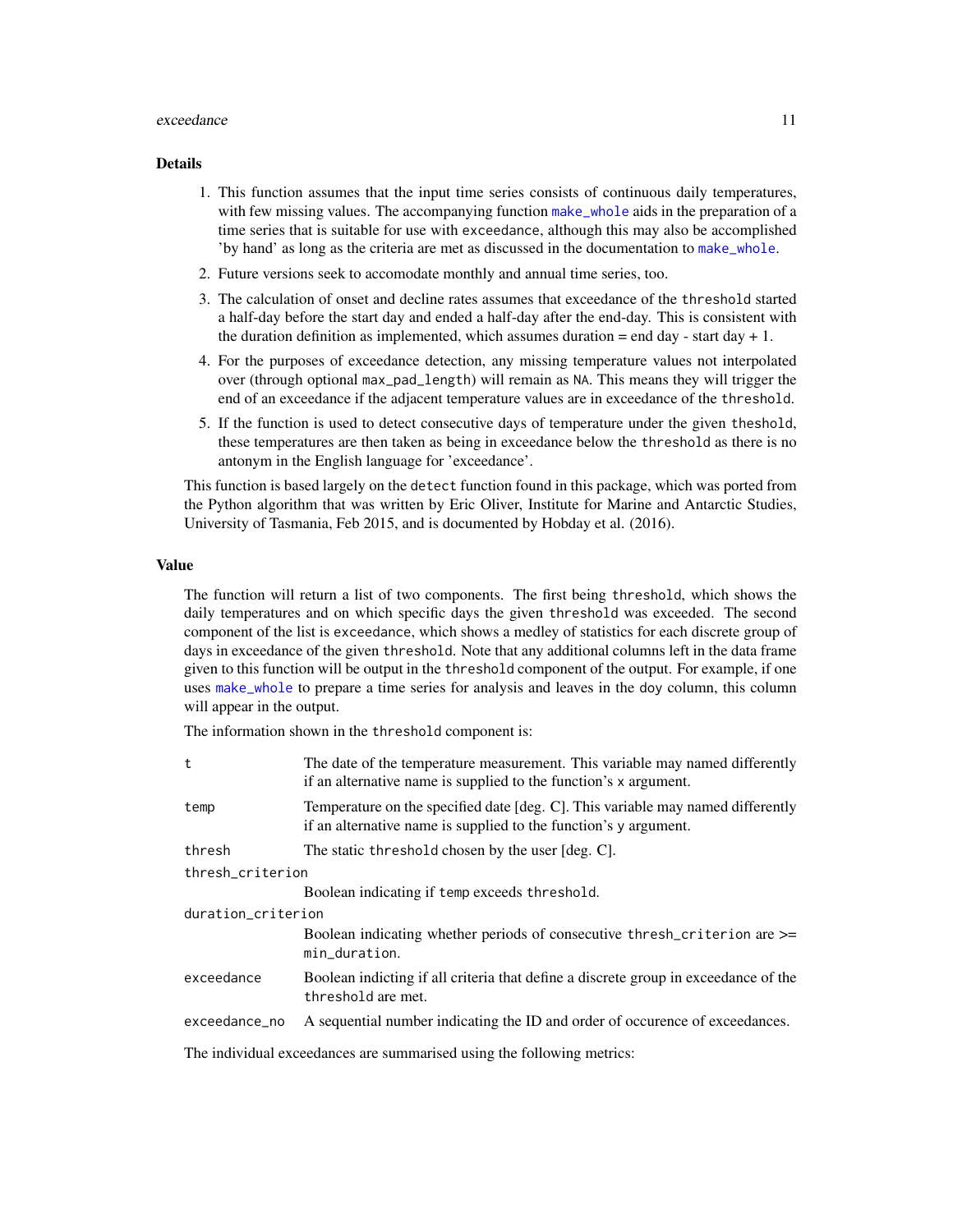<span id="page-11-0"></span>

| index_start   | Row number on which exceedance starts.                                                                                              |
|---------------|-------------------------------------------------------------------------------------------------------------------------------------|
| index_stop    | Row number on which exceedance stops.                                                                                               |
| exceedance_no | The same sequential number indicating the ID and order of the exceedance as<br>found in the threshold component of the output list. |
| duration      | Duration of exceedance [days].                                                                                                      |
| date_start    | Start date of exceedance [date].                                                                                                    |
| date_stop     | Stop date of exceedance [date].                                                                                                     |
| date_peak     | Date of exceedance peak [date].                                                                                                     |
| int_mean      | Mean intensity $[deg. C]$ .                                                                                                         |
| int_max       | Maximum (peak) intensity [deg. C].                                                                                                  |
| int_var       | Intensity variability (standard deviation) [deg. C].                                                                                |
| int_cum       | Cumulative intensity [deg. C x days].                                                                                               |
| rate_onset    | Onset rate of exceedance [deg. C / day].                                                                                            |
| rate_decline  | Decline rate of exceedance [deg. C / day].                                                                                          |

int\_max\_abs, int\_mean\_abs, int\_var\_abs, and int\_cum\_abs are as above except as absolute magnitudes rather than relative to the threshold.

#### Author(s)

Robert W. Schlegel, Albertus J. Smit

#### Examples

```
ts_dat <- make_whole(sst_WA)
res <- exceedance(ts_dat, threshold = 25)
# show first ten days of daily data:
res$threshold[1:10, ]
# show first five exceedances:
res$exceedance[1:5, ]
```
<span id="page-11-1"></span>geom\_flame *Create 'Flame' Ploygons.*

#### Description

This function will create polygons between two lines. If given a temperature and theshold time series, like that produced by [detect](#page-3-1), the output will meet the specifications of Hobday et al. (2016) shown as 'flame polygons.' If one wishes to plot polygons below a given threshold, and not above, switch the values being fed to the y and y2 aesthetics. This function differs in use from [event\\_line](#page-7-1) in that it must be created as a ggplot 'geom' object. The benefit of this being that one may add additional information to the figure as geom layers to ggplot2 graphs as may be necessary.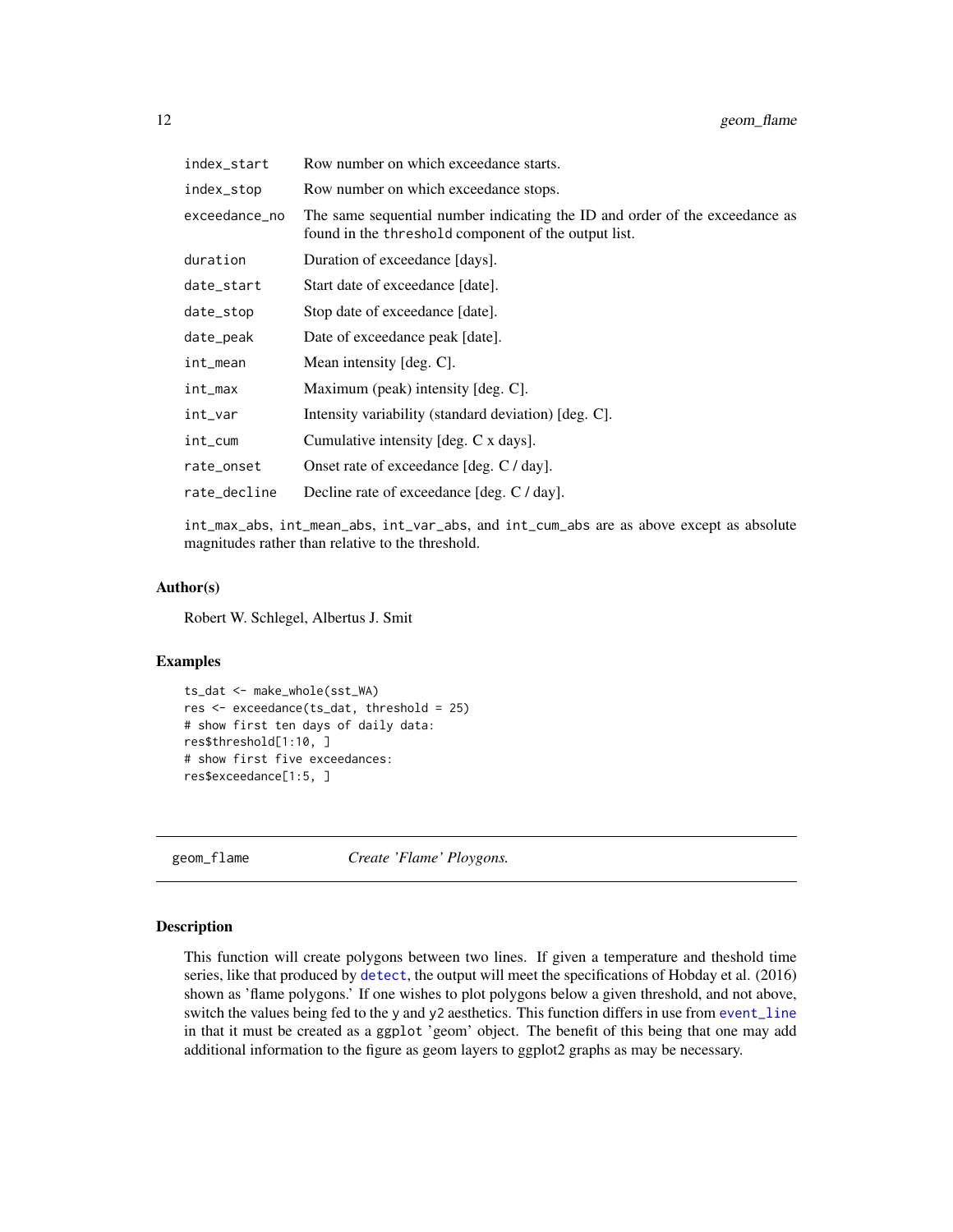### <span id="page-12-0"></span>geom\_flame 13

#### Usage

```
geom_flame(mapping = NULL, data = NULL, stat = "identity",
 position = "identity", ..., na.rm = FALSE, show.legend = NA,
 inherit.aes = TRUE)
```
#### Arguments

| mapping      | Set of aesthetic mappings created by aes() or aes_(). If specified and in-<br>$herit. aes = TRUE$ (the default), it is combined with the default mapping at the<br>top level of the plot. You must supply mapping if there is no plot mapping.         |
|--------------|--------------------------------------------------------------------------------------------------------------------------------------------------------------------------------------------------------------------------------------------------------|
| data         | The data to be displayed in this layer. There are three options:                                                                                                                                                                                       |
|              | If NULL, the default, the data is inherited from the plot data as specified in the<br>call to ggplot().                                                                                                                                                |
|              | A data.frame, or other object, will override the plot data. All objects will be<br>fortified to produce a data frame. See fortify() for which variables will be<br>created.                                                                            |
|              | A function will be called with a single argument, the plot data. The return value<br>must be a data. frame, and will be used as the layer data.                                                                                                        |
| stat         | The statistical transformation to use on the data for this layer, as a string.                                                                                                                                                                         |
| position     | Position adjustment, either as a string, or the result of a call to a position adjust-<br>ment function.                                                                                                                                               |
|              | other arguments passed on to layer. These are often aesthetics, used to set an<br>aesthetic to a fixed value, like color = "red" or size = 3. They may also be<br>parameters to the paired geom/stat.                                                  |
| na.rm        | If FALSE (the default), removes missing values with a warning. If TRUE silently<br>removes missing values.                                                                                                                                             |
| show. legend | Logical. Should this layer be included in the legends? NA, the default, includes<br>if any aesthetics are mapped. FALSE never includes, and TRUE always includes.<br>It can also be a named logical vector to finely select the aesthetics to display. |
| inherit.aes  | If FALSE, overrides the default aesthetics, rather than combining with them.<br>This is most useful for helper functions that define both data and aesthetics and<br>shouldn't inherit behaviour from the default plot specification, e.g. borders().  |

#### Aesthetics

geom\_flame understands the following aesthetics (required aesthetics are in bold):

- x
- y
- $\cdot$  y2
- colour
- fill
- size
- alpha
- linetype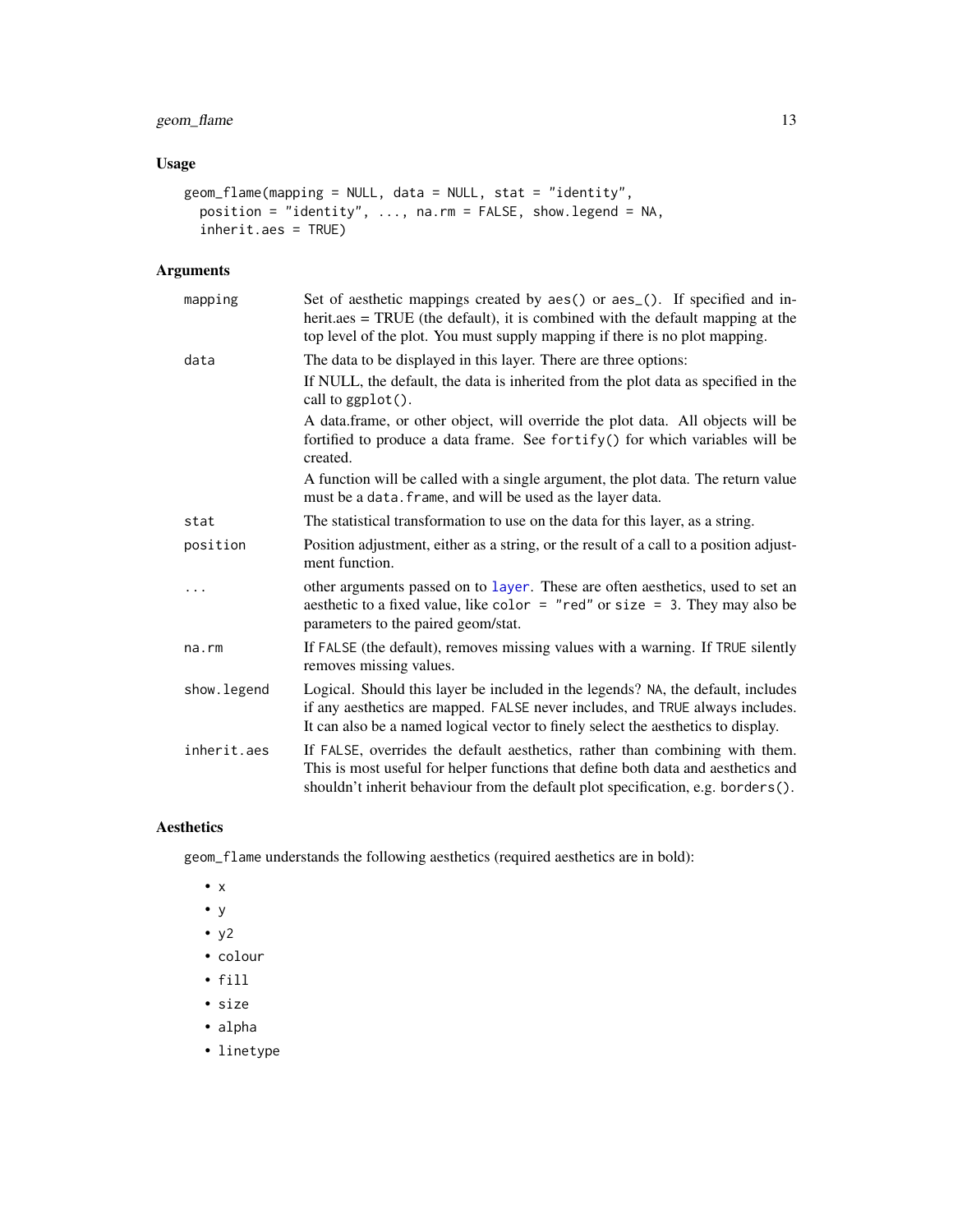#### <span id="page-13-0"></span>Author(s)

Robert W. Schlegel

#### References

Hobday, A.J. et al. (2016), A hierarchical approach to defining marine heatwaves, Progress in Oceanography, 141, pp. 227-238, doi: 10.1016/j.pocean.2015.12.014

#### See Also

[event\\_line](#page-7-1) for a non-ggplot2 based flame function.

#### Examples

```
ts_dat <- make_whole(sst_WA)
res <- detect(ts_dat, climatology_start = "1983-01-01",
              climatology_end = "2012-12-31")
mhw <- res$clim
mhw <- mhw[10580:10690,]
## Not run:
require(ggplot2)
ggplot(mhw, aes(x = t, y = temp)) +
  geom_flame(aes(y2 = thresh_clim_year)) +
  geom_text(aes(x = as.Date("2011-02-01"), y = 28,
  label = "That's not a heatwave.\nThis, is a heatwave.")) +
  xlab("Date") + ylab(expression(paste("Temperature [", degree, "C]")))
```
## End(Not run)

<span id="page-13-1"></span>geom\_lolli *Visualise a Timeline of Several Event Metrics as 'Lollipops'.*

#### Description

The function will return a graph of the intensity of the selected metric along the \*y\*-axis versus a time variable along the  $*x^*$ -axis. The number of top events (n) from the chosen metric may be highlighted in a brighter colour with the aesthetic value colour.n. This function differs in use from [lolli\\_plot](#page-15-1) in that it must be created as a ggplot2 'geom' object. The benefit of this being that one may add additional information layer by layer to the figure as geoms as necessary.

#### Usage

```
geom\_blli(mapping = NULL, data = NULL, ..., n = 1, na.rm = FALSE,show.legend = NA, inherit.aes = TRUE)
```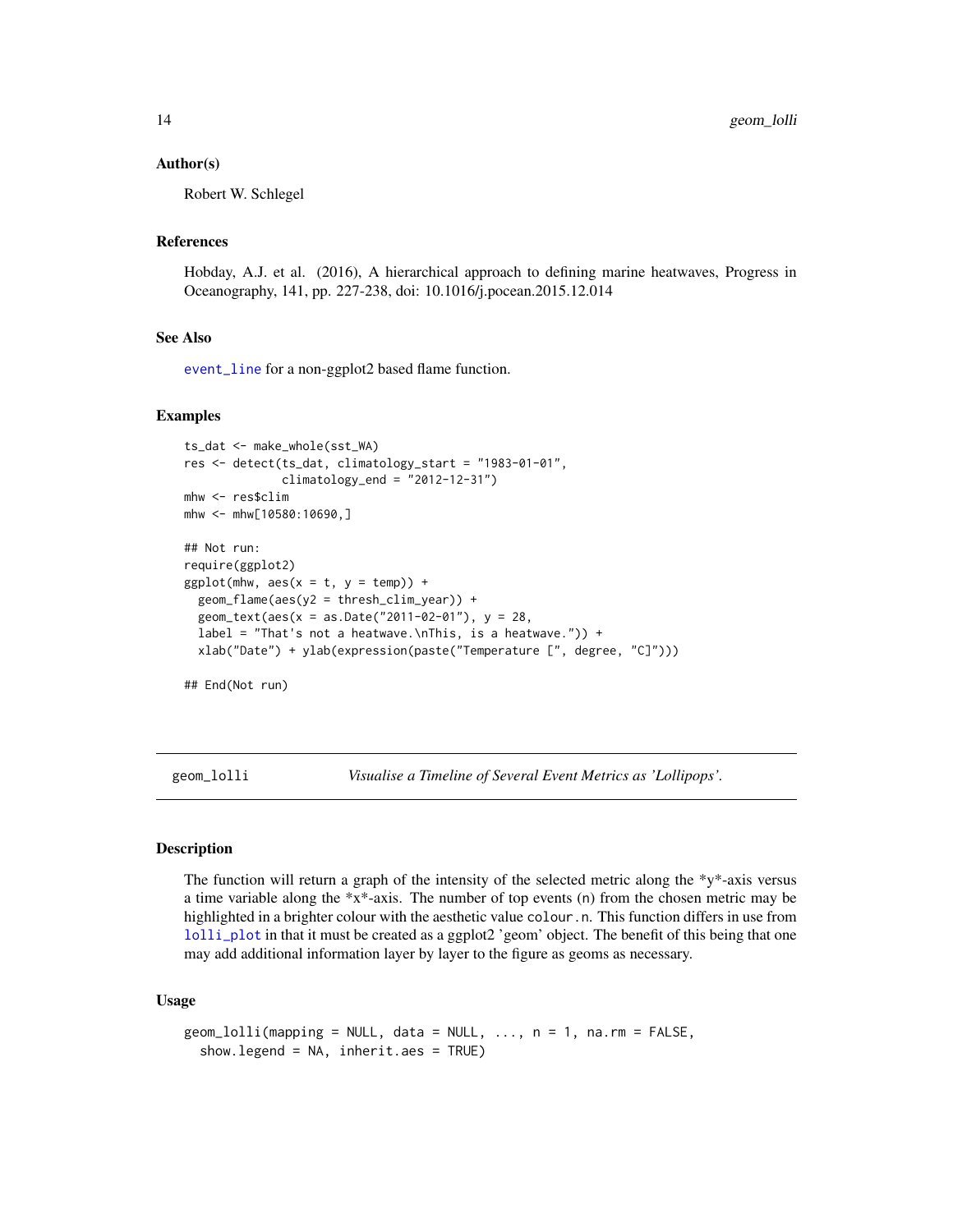#### <span id="page-14-0"></span>Arguments

| mapping     | Set of aesthetic mappings created by aes() or aes_(). If specified and in-<br>herit.aes = TRUE (the default), it is combined with the default mapping at the<br>top level of the plot. You must supply mapping if there is no plot mapping.            |
|-------------|--------------------------------------------------------------------------------------------------------------------------------------------------------------------------------------------------------------------------------------------------------|
| data        | The data to be displayed in this layer. There are three options:                                                                                                                                                                                       |
|             | If NULL, the default, the data is inherited from the plot data as specified in the<br>call to ggplot().                                                                                                                                                |
|             | A data.frame, or other object, will override the plot data. All objects will be<br>fortified to produce a data frame. See fortify() for which variables will be<br>created.                                                                            |
|             | A function will be called with a single argument, the plot data. The return value<br>must be a data. frame, and will be used as the layer data.                                                                                                        |
|             | other arguments passed on to layer. These are often aesthetics, used to set an<br>aesthetic to a fixed value, like color = "red" or size = 3. They may also be<br>parameters to the paired geom/stat.                                                  |
| n           | The number of top events to highlight. Default is 1. This parameter has no effect<br>if colour. n is set to NA outside of aes().                                                                                                                       |
| na.rm       | If FALSE (the default), removes missing values with a warning. If TRUE silently<br>removes missing values.                                                                                                                                             |
| show.legend | Logical. Should this layer be included in the legends? NA, the default, includes<br>if any aesthetics are mapped. FALSE never includes, and TRUE always includes.<br>It can also be a named logical vector to finely select the aesthetics to display. |
| inherit.aes | If FALSE, overrides the default aesthetics, rather than combining with them.<br>This is most useful for helper functions that define both data and aesthetics and<br>shouldn't inherit behaviour from the default plot specification, e.g. borders().  |

#### Aesthetics

geom\_lolli understands the following aesthetics (required aesthetics are in bold):

- x
- y
- alpha
- color
- linetype
- size
- shape
- stroke
- fill
- colour.n: While this value may be used as an aesthetic, it also works as a parameter for this function. If one chooses not to highlight any events, use colour. n = NA outside of aes(). One may also provide a non-static value to colour . na but remember that one may not provide multiple continuous or discrete scales to a single ggplot2 object. Therefore, if one provides a continuous value to aes(colour), the values supplied to colour.n must be discrete. ggplot2 will attempt to do this automatically.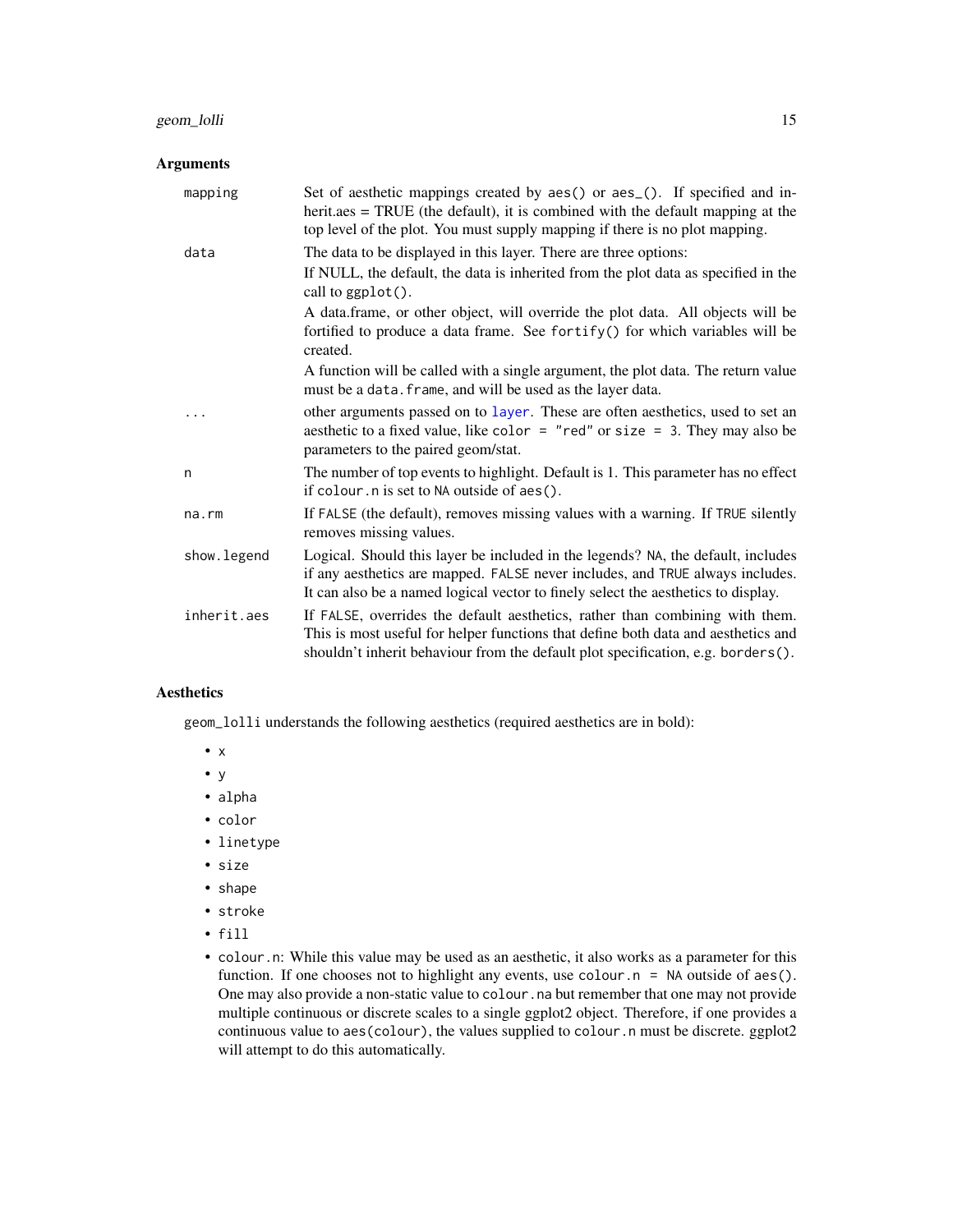#### Author(s)

Robert W. Schlegel

#### See Also

[lolli\\_plot](#page-15-1) for a non-geom based lolliplot function.

#### Examples

```
ts_dat <- make_whole(sst_NW_Atl)
# with defaults:
res <- detect(ts_dat, climatology_start = "1983-01-01",
              climatology_end = "2012-12-31")
mhw <- res$event
## Not run:
require(lubridate)
# Height of lollis represent event durations and their colours
# are mapped to the events' cumulative intensity:
ggplot(mhw, aes(x = mhw$date_peak, y = mhw$duration)) +geom\_lolli(n = 0, shape = 20, aes(colour = mhw$int\_cum), colour.n = NA) +scale_color_distiller(palette = "Spectral", name = "Cumulative \nintensity") +
  xlab("Date") + ylab("Event duration [days]")
# Height of lollis represent event durations and the top three (longest)
# lollis are highlighted in red:
ggplot(mhw, aes(x = mhw$date_peak, y = mhw$duration)) +geom\_lolli(n = 3, shape = 20, colour.n = "red") +scale_color_distiller(palette = "Spectral", name = "Cumulative \nintensity") +
  xlab("Date") + ylab("Event duration [days]")
## End(Not run)
```
<span id="page-15-1"></span>lolli\_plot *Create a Timeline of Selected Event Metrics.*

#### Description

Visualise a timeline of several event metrics as 'lollipop' graphs.

#### Usage

```
lolli_plot(data, metric = "int_max", event_count = 3,
 xaxis = "date_start")
```
<span id="page-15-0"></span>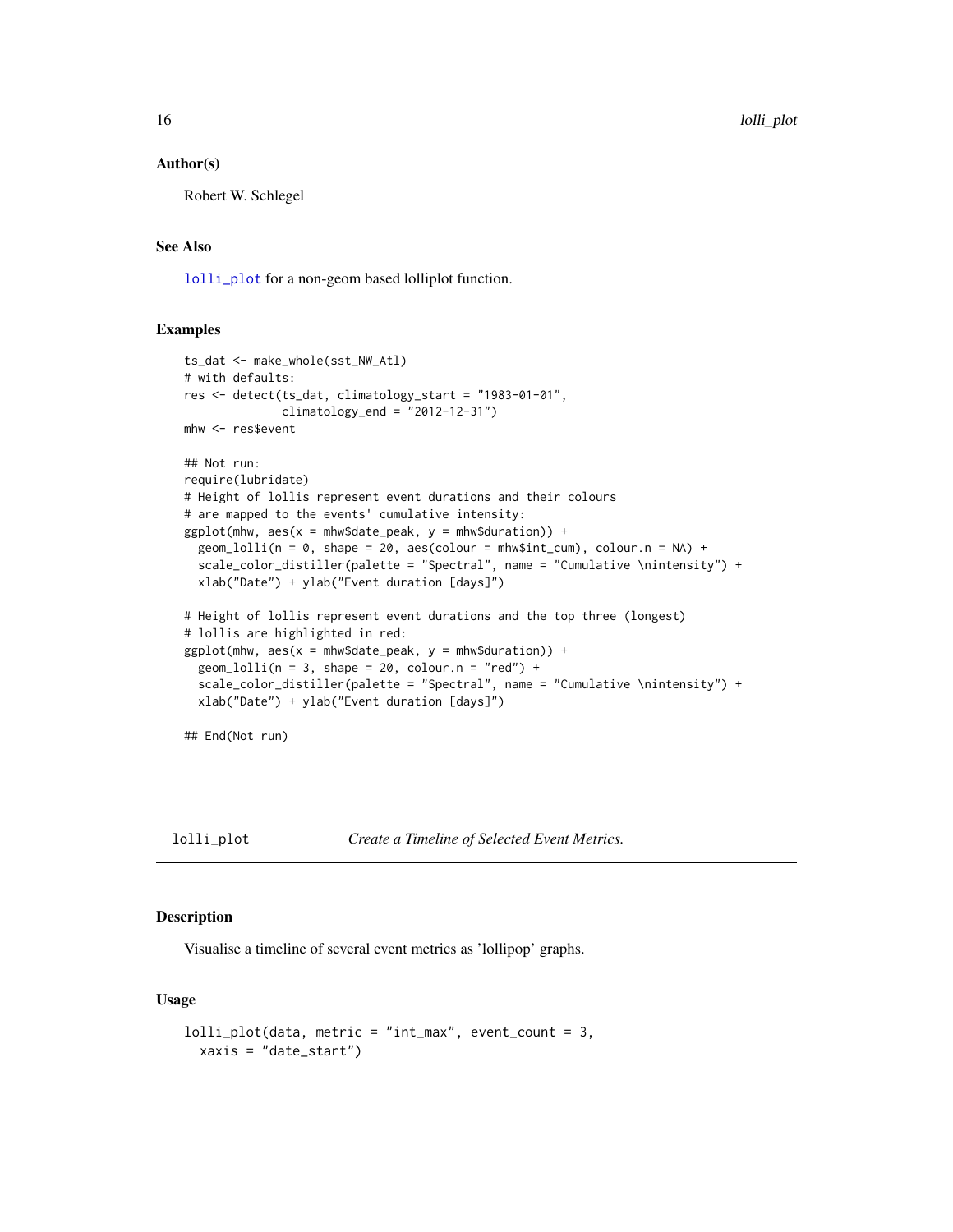#### <span id="page-16-0"></span>make\_whole 17

#### **Arguments**

| data        | Output from the detect function.                                    |
|-------------|---------------------------------------------------------------------|
| metric      | One of int_mean, int_max, int_cum and duration. Default is int_cum. |
| event_count | The number of top events to highlight. Default is 3.                |
| xaxis       | One of event_no, date_start or date_peak. Default is date_start.    |

#### Value

The function will return a graph of the intensity of the selected metric along the y-axis versus either t or event\_no. The number of top events as per event\_count will be highlighted in a brighter colour. This function differs in use from [geom\\_lolli](#page-13-1) in that it creates a stand alone figure. The benefit of this being that one must not have any prior knowledge of ggplot2 to create the figure.

#### Author(s)

Albertus J. Smit and Robert W. Schlegel

#### Examples

```
ts_dat <- make_whole(sst_NW_Atl)
res <- detect(ts_dat, climatology_start = "1983-01-01",
             climatology_end = "2012-12-31")
## Not run:
lolli_plot(res, metric = "int_cum", event_count = 3, xaxis = "date_peak")
## End(Not run)
```
<span id="page-16-1"></span>

make\_whole *Constructs a Continuous, Uninterrupted Time Series of Temperatures.*

#### **Description**

Takes a series of dates and temperatures, and if irregular (but ordered), inserts missing dates and fills correpsonding temperatures with NAs.

#### Usage

make\_whole(data,  $x = t$ ,  $y = temp$ )

#### Arguments

data A data frame with columns for date and temperature data. Ordered daily data are expected, and although missing values (NA) can be accommodated, the function is only recommended when NAs occur infrequently, preferably at no more than 3 consecutive days.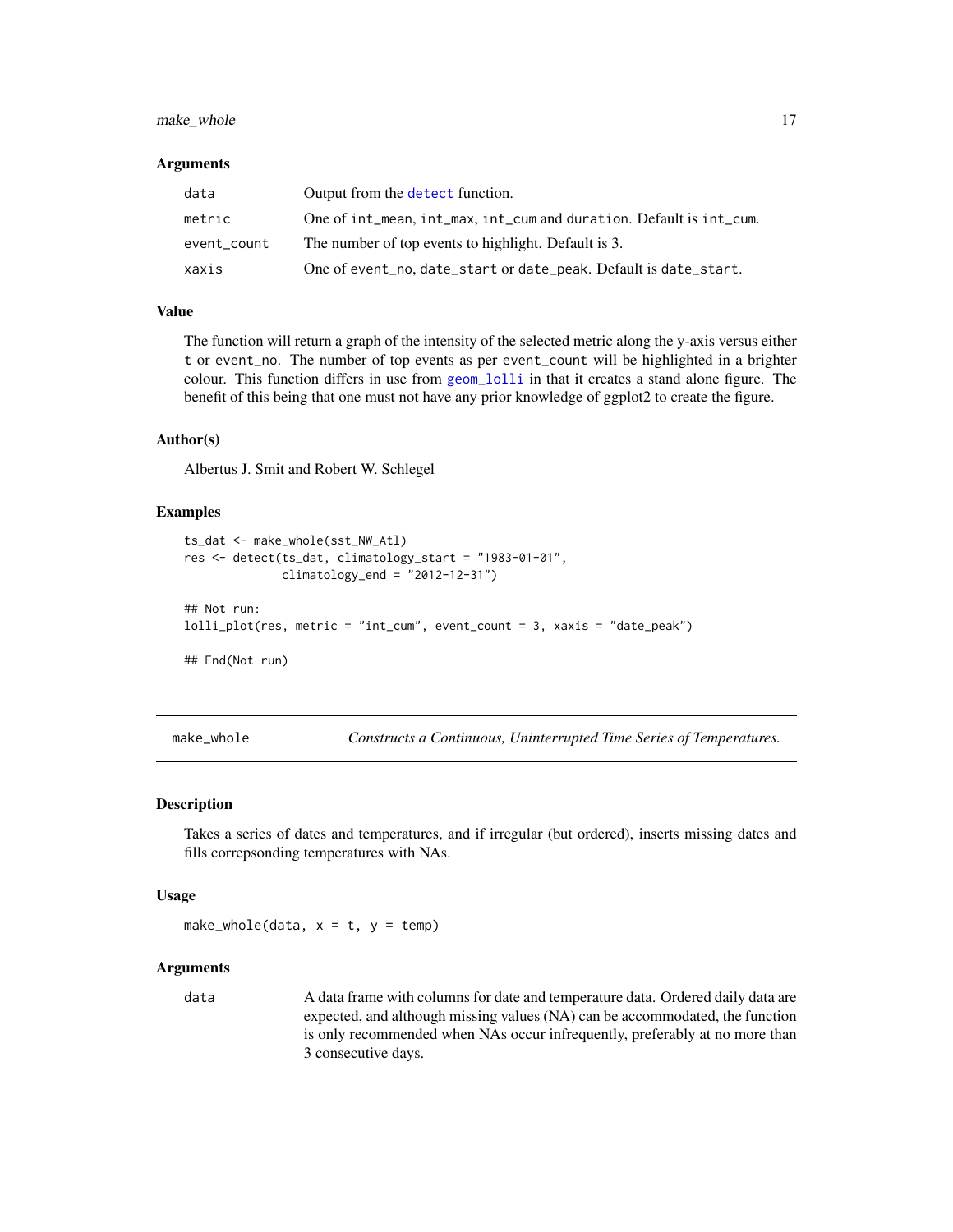- x A column with the daily time vector (see details). For backwards compatibility, the column is named t by default.
- y A column with the response vector. RmarineHeatWaves version <= 0.15.9 assumed that this would be daily seawater temperatures, but as of version 0.16.0 it may be any arbitrary measurement taken at a daily frequency. The default remains temperature, and the default column name is therefore temp, again hopefully ensuring backwards compatibility.

#### Details

Upon import, the package uses 'zoo' and 'lubridate' to process the input date and temperature data. It reads in daily data with the time vector specified as either POSIXct or Date (e.g. "1982-01-01 02:00:00" or "1982-01-01"). The data may be an irregular time series, but date must be ordered. The function constructs a complete time series from the start date to the end date, and fills in the regions in the time series where temperature data are missing, with NAs in the temperature vector. There must only be one temperature value per day otherwise the function will fail. It is up to the user to calculate daily data from sub-daily measurements. Leap years are automatically accommodated by 'zoo'.

This function can handle some of missing days, but this is not a licence to actually use these data for the detection of anomalous thermal events. Hobday et al. (2016) recommend gaps of no more than 3 days, which may be adjusted by setting the max\_pad\_length argument of the [detect](#page-3-1) function. The longer and more frequent the gaps become the lower the fidelity of the annual climatology and threshold that can be calculated, which will not only have repercussions for the accuracy at which the event metrics can be determined, but also for the number of events that can be detected.

It is recommended that a climatology period of at least 30 years is specified in order to capture any decadal thermal periodicities.

#### Value

The function will return a data frame with three columns. The column headed doy (day-of-year) is the Julian day running from 1 to 366, but modified so that the day-of-year series for non-leap-years runs 1...59 and then 61...366. For leap years the 60th day is February 29. See the example, below. The other two columns take the names of  $x$  and  $y$ , if supplied, or it will be  $t$  and temp in case the default values were used. The x (or t) column is a series of dates of class Date, while y (or temp) is the measured variable. This time series will be uninterrupted and continuous daily values between the first and last dates of the input data.

#### Author(s)

Smit, A. J.

#### Examples

```
require(dplyr); require(tidyr); require(lubridate)
ts_dat <- make_whole(sst_WA) # default columns "t" and "temp", in that order
clim_start <- "1983-01-01"
clim_end <- "2012-12-31"
ts dat % >filter(t \geq clim\_start \& t \leq clim\_end) %>%
```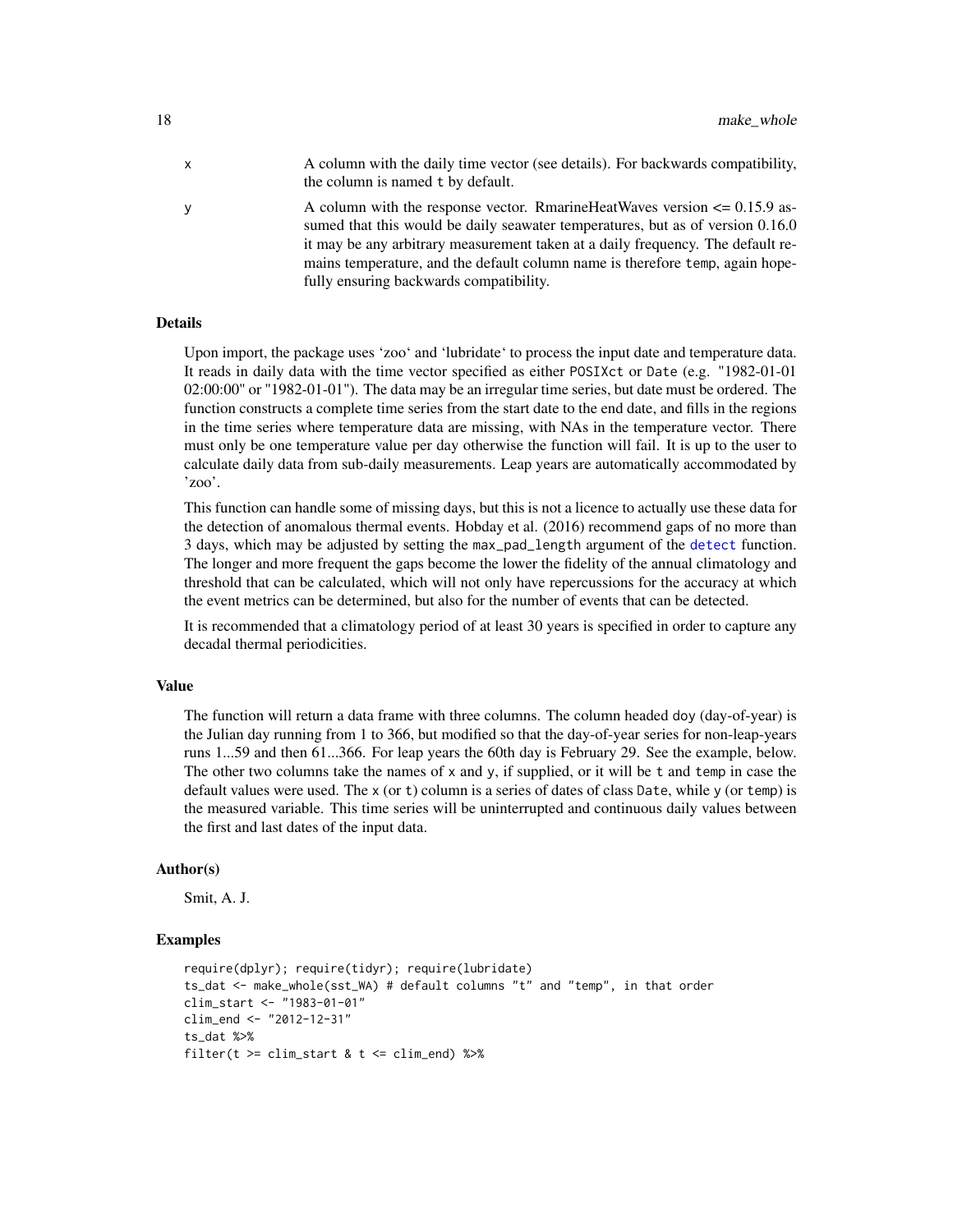#### <span id="page-18-0"></span>RmarineHeatWaves 19

```
mutate(t = year(t)) %>%
spread(t, temp) %>%
filter(doy >= 55 & doy <= 65)
```
RmarineHeatWaves *RmarineHeatWaves.*

#### Description

This package is an R implementation of the python script marineHeatWaves ([https://github.](https://github.com/ecjoliver/marineHeatWaves) [com/ecjoliver/marineHeatWaves](https://github.com/ecjoliver/marineHeatWaves)) written by Eric C. J. Oliver as part of the marine heat waves definition by Hobday et al. (2016).

#### Details

Although the title of the package refers to marine heat waves (MHW), it is equally capable of detecting marine cold spells (MCS). This functionality to detect cold events is also present in the python package, where it was implemented as a result of the publication Schlegel et al. (2017) that discusses the quantification and detection of anomalously cold events. As of release 0.16.0, the detect function may also be applied to time series of other natural phenomena which one might want to express in terms of the summary metrics outlined in the paper by Hobday et al. (2016).

The main function is the detection function [detect](#page-3-1) which takes as input a time series of temperature (and a corresponding series of dates) and outputs a set of detected MHWs or MCS, as well as the climatological (varying by day-of-year) seasonal cycle and extremes threshold. There are various helper functions to fascilitate developing an uninterrupted time series of temperatures (e.g. [make\\_whole](#page-16-1)) and some options to produce graphical summaries and representations of the detected events such as [event\\_line](#page-7-1) and [lolli\\_plot](#page-15-1), or the ggplot2 equivalents, [geom\\_flame](#page-11-1) and [geom\\_lolli](#page-13-1).

This package is demonstrated by applying the MHW definition to observed SST records and showing how it identifies three historical MHWs: the 2011 Western Australia event, the 2012 Northwest Atlantic event and the 2003 Mediterranean event. These data are included herewith.

One may also use the [exceedance](#page-9-1) function to calculate consecutive days above or below a given static threshold. The output of this function is similar to [detect](#page-3-1).

#### Author(s)

Albertus J. Smit <<albertus.smit@gmail.com>>, Robert W. Schlegel, Eric C. J. Oliver

#### References

Hobday, A. J. et al. (2016), A hierarchical approach to defining marine heatwaves. Progress in Oceanography, 141, pp. 227-238, <DOI:10.1016/j.pocean.2015.12.014> (official citation for this package).

Schlegel, R. W., Oliver, E. C. J., Wernberg, T. W., Smit, A. J. (2017) Coastal and offshore cooccurrences of marine heatwaves and cold-spells. Progress in Oceanography, 151, pp. 189-205, <DOI:10.1016/j.pocean.2017.01.004>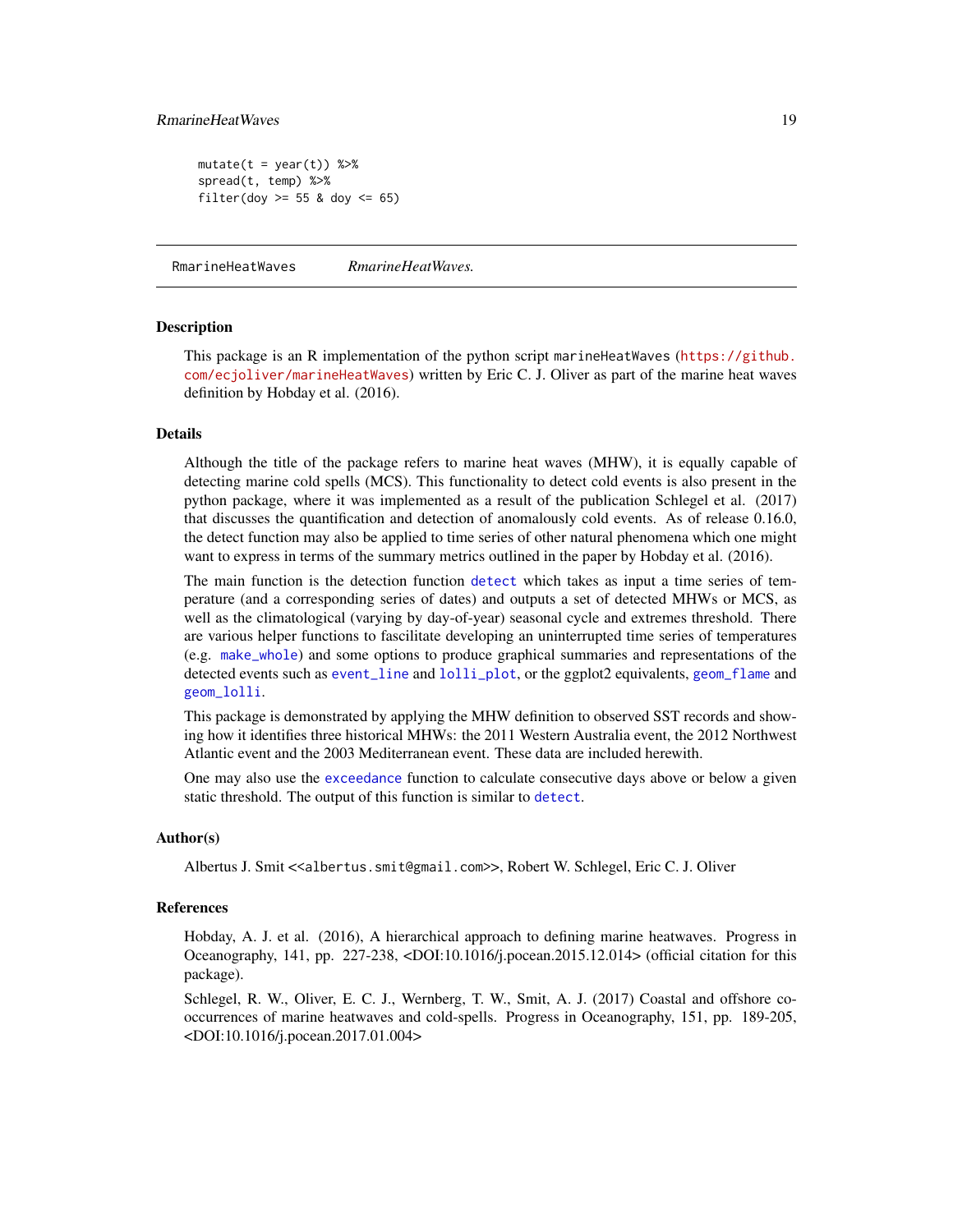#### <span id="page-19-0"></span>Description

A dataset containing the sea surface temperature (in degrees Celsius) and date for the Mediterranean region from 1982-01-01 to 2014-12-31.

#### Usage

sst\_Med

#### Format

A data frame with 12053 rows and 2 variables:

t date, as POSIXct

temp SST, in degrees Celsius ...

#### Source

<https://www.ncdc.noaa.gov/oisst>

sst\_NW\_Atl *Optimally Interpolated 0.25 degree SST for the NW Atlantic region.*

#### Description

A dataset containing the sea surface temperature (in degrees Celsius) and date for the Northwest Atlantic region from 1982-01-01 to 2014-12-31.

#### Usage

sst\_NW\_Atl

#### Format

A data frame with 12053 rows and 2 variables:

t date, as POSIXct temp SST, in degrees Celsius ...

#### Source

<https://www.ncdc.noaa.gov/oisst>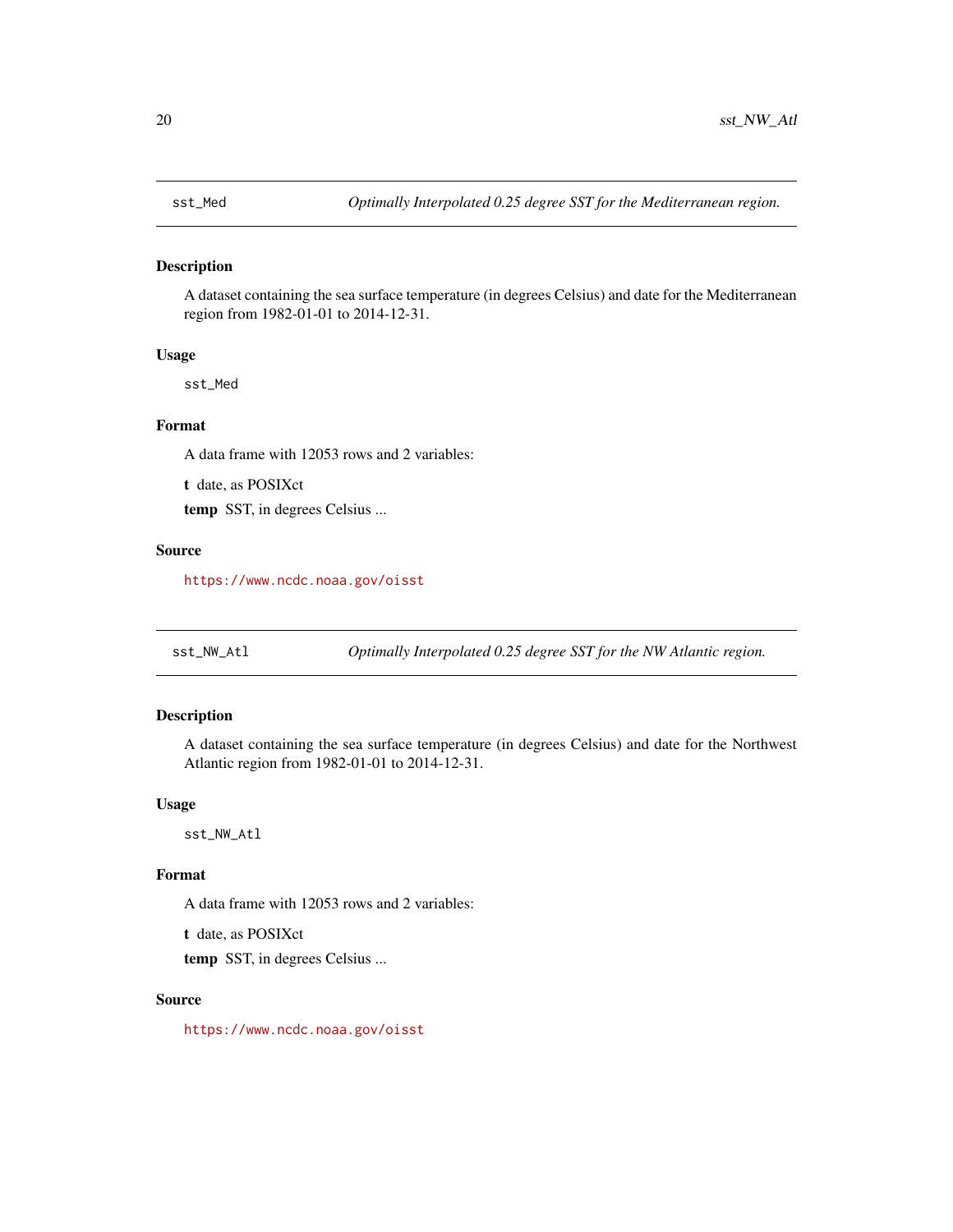<span id="page-20-0"></span>

#### Description

A dataset containing the sea surface temperature temperature (in degrees Celsius) and date for the Western Australian region for the period 1982-01-01 to 2014-12-31.

#### Usage

sst\_WA

### Format

A data frame with 12053 rows and 2 variables:

t date, as POSIXct

temp SST, in degrees Celsius ...

#### Source

<https://www.ncdc.noaa.gov/oisst>